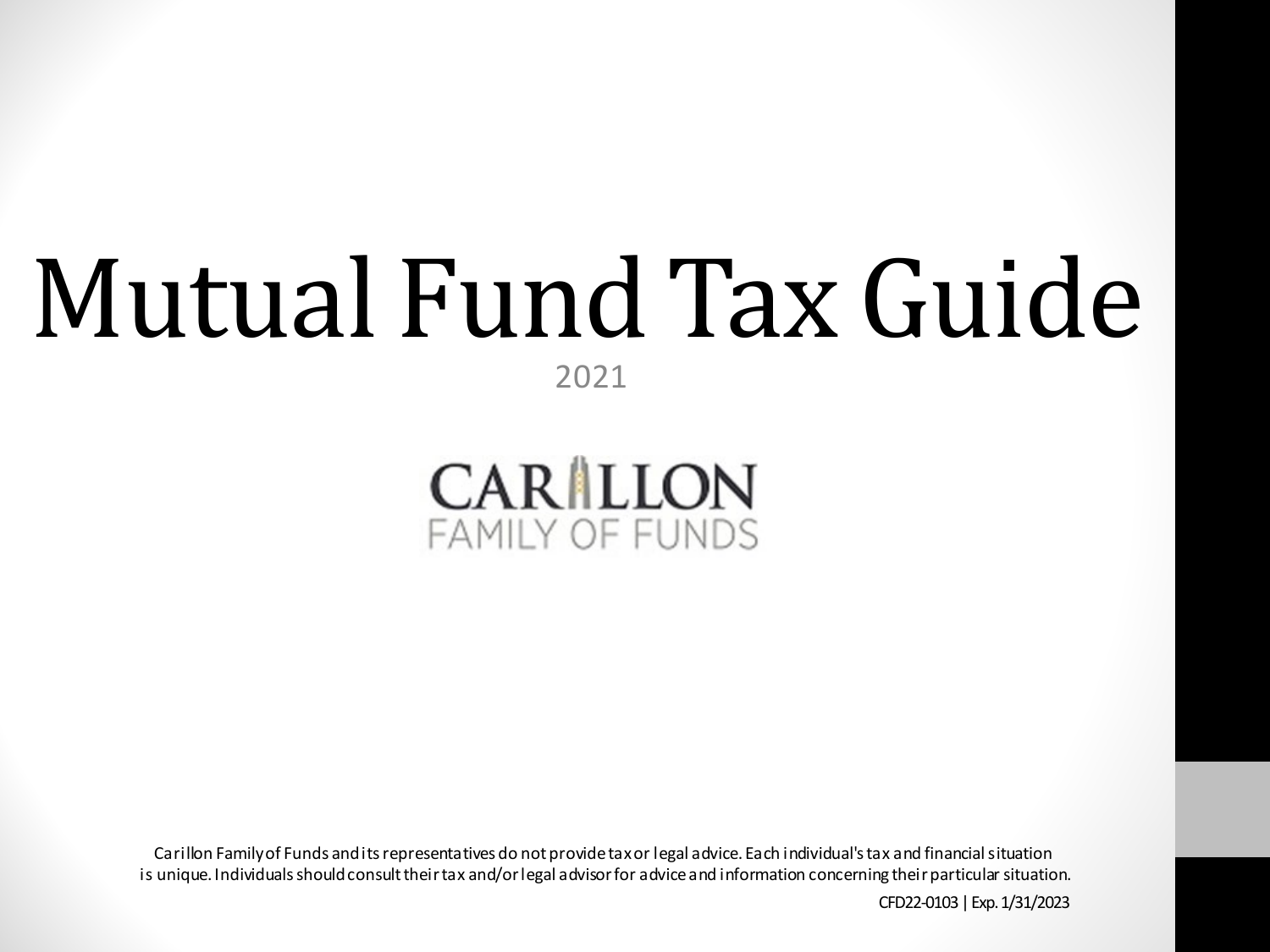# Contents

| Purpose           | What's included in the Mutual Fund Tax Guide?                    |  |  |  |  |  |  |
|-------------------|------------------------------------------------------------------|--|--|--|--|--|--|
|                   | Will the Guide help me file my tax return?                       |  |  |  |  |  |  |
|                   | Who should I contact for tax advice?                             |  |  |  |  |  |  |
|                   | Who should I contact if I have questions regarding my account?   |  |  |  |  |  |  |
| Important         | Tax Return Filing Deadline                                       |  |  |  |  |  |  |
| <b>Dates</b>      | IRA & CESA Contribution Deadline                                 |  |  |  |  |  |  |
|                   | <b>Required Tax Form Mail Dates</b>                              |  |  |  |  |  |  |
|                   | <b>Duplicate Tax Form Requests</b>                               |  |  |  |  |  |  |
| <b>Tax Forms</b>  | <b>Taxable Accounts</b>                                          |  |  |  |  |  |  |
|                   | <b>Retirement Accounts</b>                                       |  |  |  |  |  |  |
|                   | <b>Coverdell Education Savings Account</b>                       |  |  |  |  |  |  |
| <b>Tax Topics</b> | Backup Withholding on Taxable Accounts                           |  |  |  |  |  |  |
|                   | Capital Losses Wash Sales / Long-Term Capital Gain Distributions |  |  |  |  |  |  |
|                   | Conversions & Recharacterizations                                |  |  |  |  |  |  |
|                   | Coronavirus-related Distributions                                |  |  |  |  |  |  |
|                   | Dividends Received Deduction (DRD)                               |  |  |  |  |  |  |
|                   | Dividends from U.S. Government Obligations                       |  |  |  |  |  |  |
|                   | <b>Excess Contributions</b>                                      |  |  |  |  |  |  |
|                   | Foreign Tax Credit                                               |  |  |  |  |  |  |
|                   | Gift Tax Exclusion                                               |  |  |  |  |  |  |
|                   | Qualified Charitable Contributions                               |  |  |  |  |  |  |
|                   | Return of capital                                                |  |  |  |  |  |  |
|                   | Schedule K-1                                                     |  |  |  |  |  |  |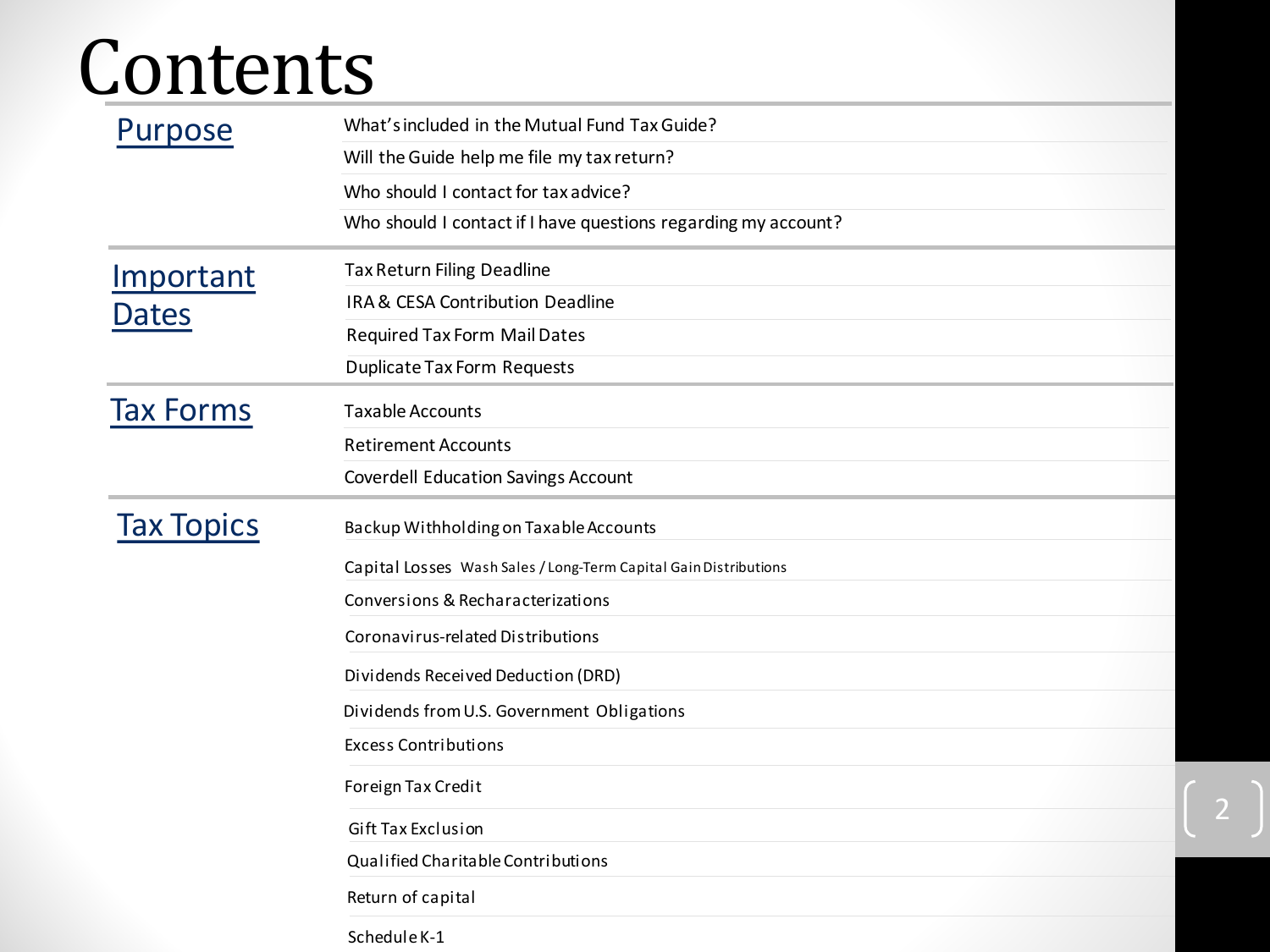# <span id="page-2-0"></span>Purpose

#### **What is included in the Mutual Fund Tax Guide?**

This guide provides information about the 2021 tax forms that you may receive this year.

#### **Will the Mutual Fund Tax Guide help me file my tax return?**

While this guide may assist you in preparing your tax return, it is not intended to provide specific tax advice.

#### **Who should I contact for tax advice?**

Given the scope and complexity of tax laws, please consult your tax or financial advisor who can provide advice based on your personal financial history and can best assist you in preparing your tax return.

#### **Who should I contact if I have questions regarding my account?**

Please do not hesitate to contact one of our representatives at 1-800-421-4184 if you have any questions, concerns, or need additional clarification regarding your account.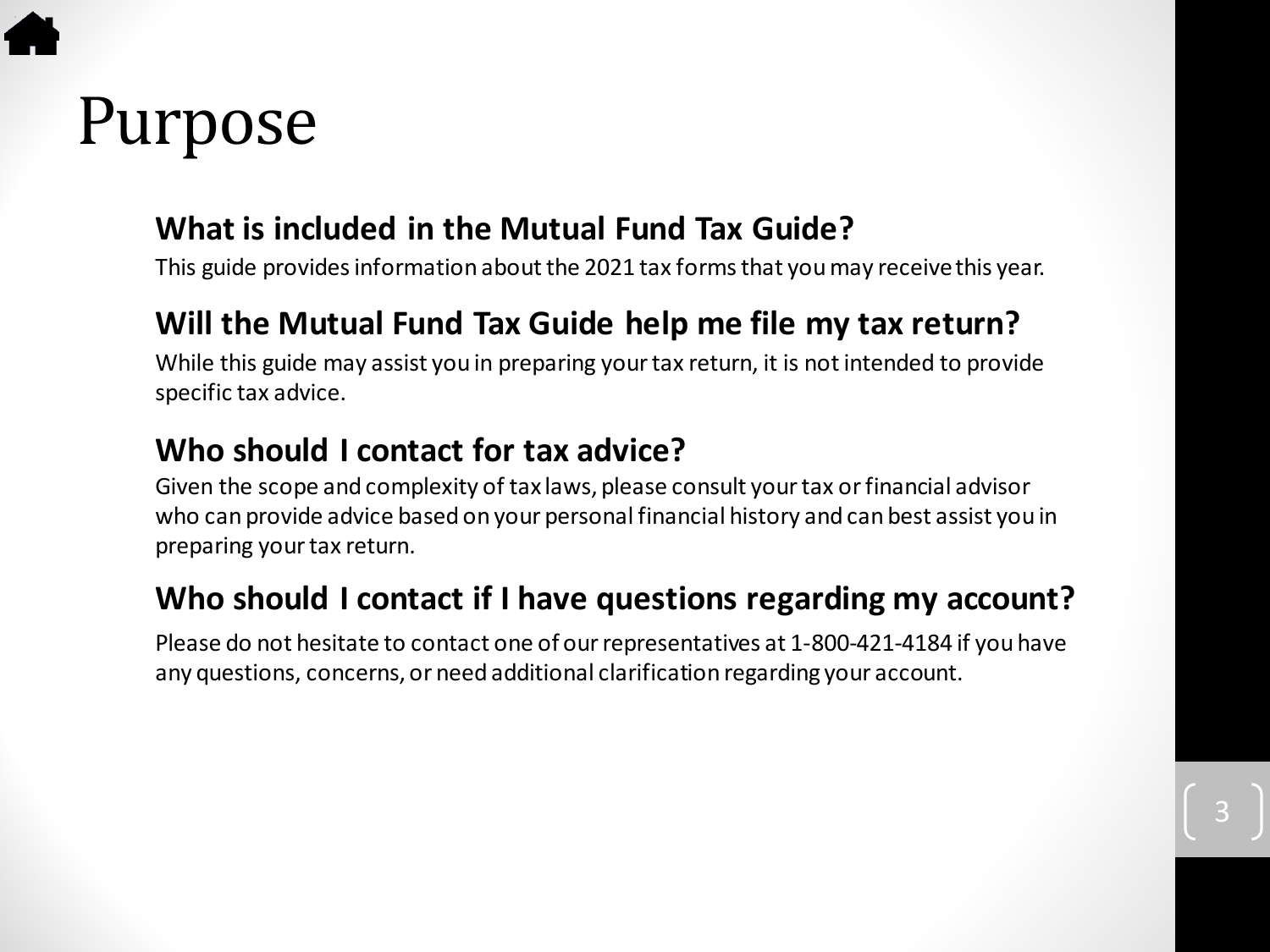### <span id="page-3-0"></span>Important Dates

#### **Tax Return Filing Deadline\***

The Federal Tax Return filing deadline for the 2021 tax year is April 18, 2022. Request for filing extensions are also due on that same date (if applicable).

#### **IRA & CESA Contribution Deadline\***

The deadline to make contributions into your Traditional IRA, Roth IRA, and Coverdell Education Savings Account (CESA) for the 2021 tax year coincide with the Federal Tax Return filing deadline of April 18, 2022.

#### **Required Tax Form Mail Dates**

| Form                              | Date              |
|-----------------------------------|-------------------|
| 1099-Q, 1099-R, 592-B             | January 31, 2022  |
| 1099-B,<br>1099-DIV**, 1099-INT** | February 15, 2022 |
| $1042-S$                          | March 15, 2022    |
| 5498-ESA                          | May 2, 2022       |
| 5498                              | May 31, 2022      |

\*Access [Newsroom | Internal Revenue Service \(irs.gov\)](https://www.irs.gov/newsroom) to determine if the deadline has been extended, as occurred for both the 2019 and 2020 tax years.

\*\*January 31, 2022 date applies if the tax form is NOT furnished as part of a consolidated reporting statement as listed under T.D. 9504,2010-47 I.R.B. 670.

#### **Duplicate Tax Form Requests**

Please allow 5 -7 business days after the required tax form mail date for delivery of the original tax forms, prior to requesting a duplicate copy. Please contact one of our representatives if you have any questions, concerns, or need additional clarification regarding your account.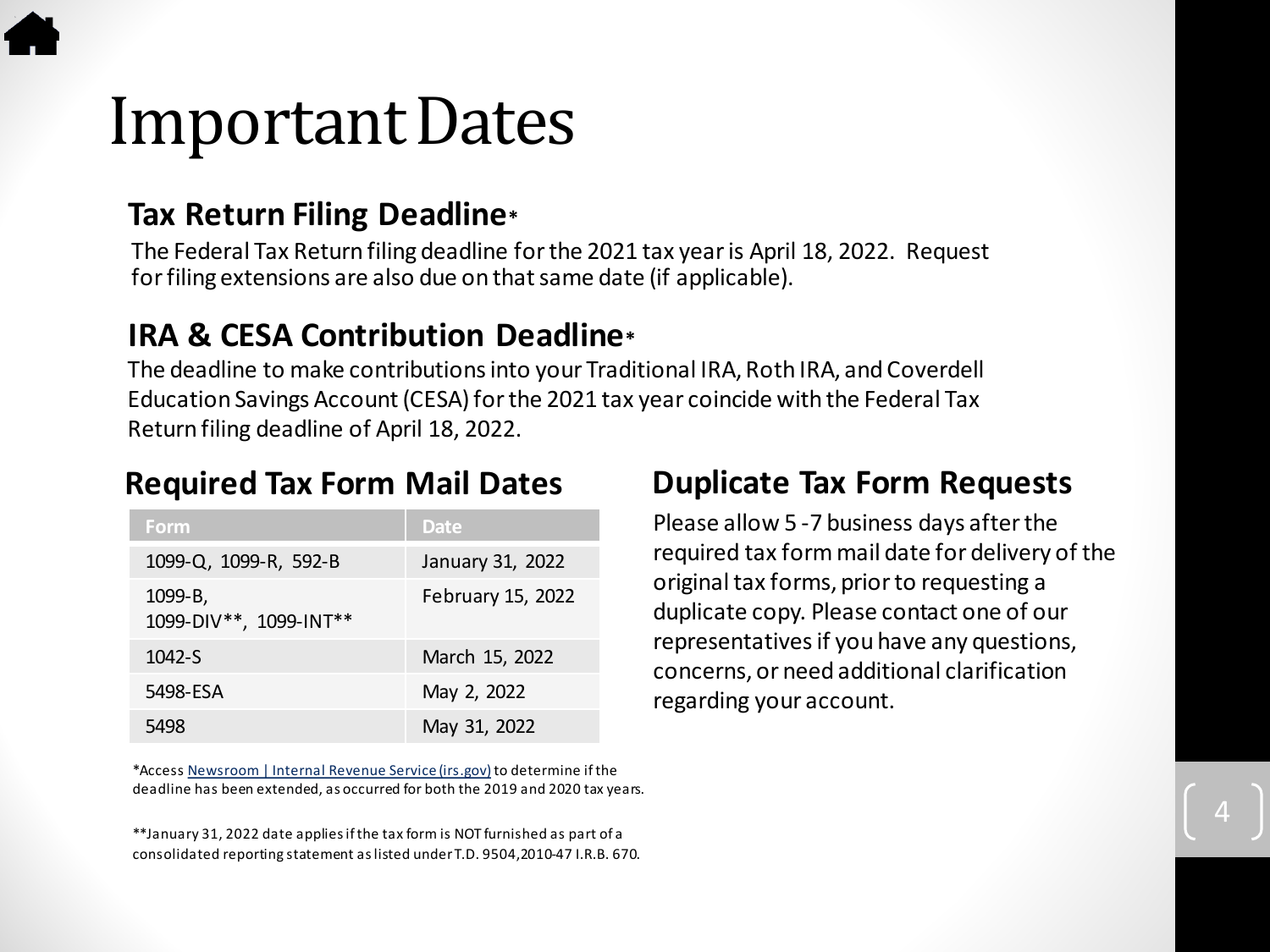# Tax Forms

<span id="page-4-0"></span>4

| Type of Account/Tax Form                          | Page      |
|---------------------------------------------------|-----------|
| <b>Taxable Accounts</b>                           | $6 - 14$  |
| <b>Form 1099-B</b>                                | $6-9$     |
| <b>Form 1099-DIV</b>                              | $10-12$   |
| <b>Form 1099-INT</b>                              | 13        |
| <b>Form 592-B</b>                                 | 14        |
| <b>Retirement Accounts</b>                        | 15-19     |
| Form 1099-R                                       | $15 - 16$ |
| <b>Form 5498</b>                                  | 17-19     |
| <b>Coverdell Education Savings Account (CESA)</b> | $20 - 21$ |
| <b>Form 1099-Q</b>                                | 20        |
| Form 5498-ESA                                     | 21        |
| Non-U.S. Accounts                                 | $22 - 23$ |
| Form 1042-S                                       | $22 - 23$ |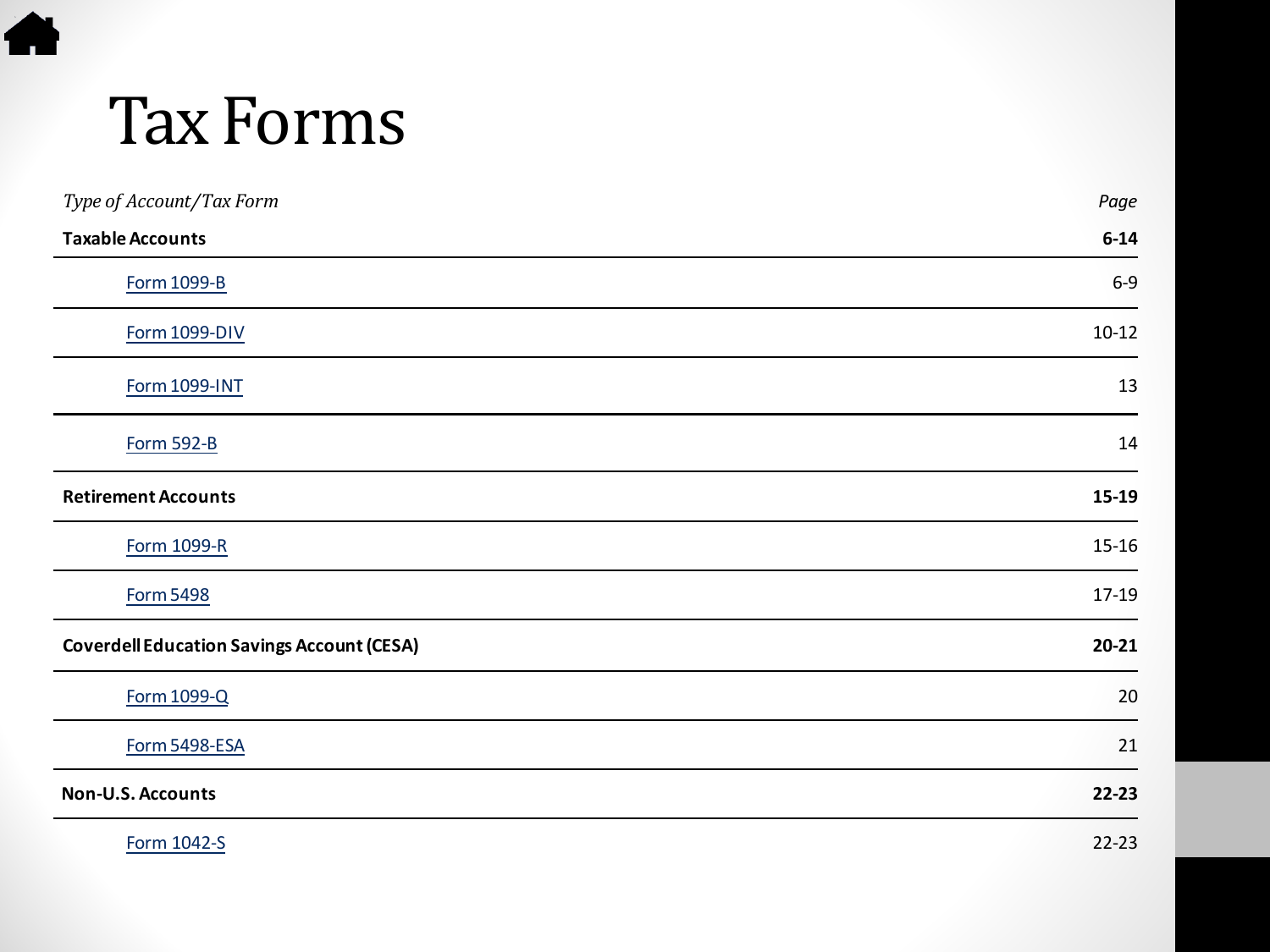# <span id="page-5-0"></span>**1099-B***Frequently Asked Questions*

### **General reporting**

#### **What does Form 1099-B report?**

Form 1099-B reports redemptions or exchanges from a non-retirement or non-money market account. Gain/Loss information is provided for covered shares.

The section titled 'Not Reported to the IRS' may contain cost basis information for Noncovered shares. This section may indicate the cost basis method for a transaction (See 1099- B instructions for further information).

#### **What types of accounts receive a Form 1099-B?**

Taxable accounts for individuals, trusts, estates, partnerships, S corporations, and certain other institutions. Retirement plan accounts will NOT receive this form.

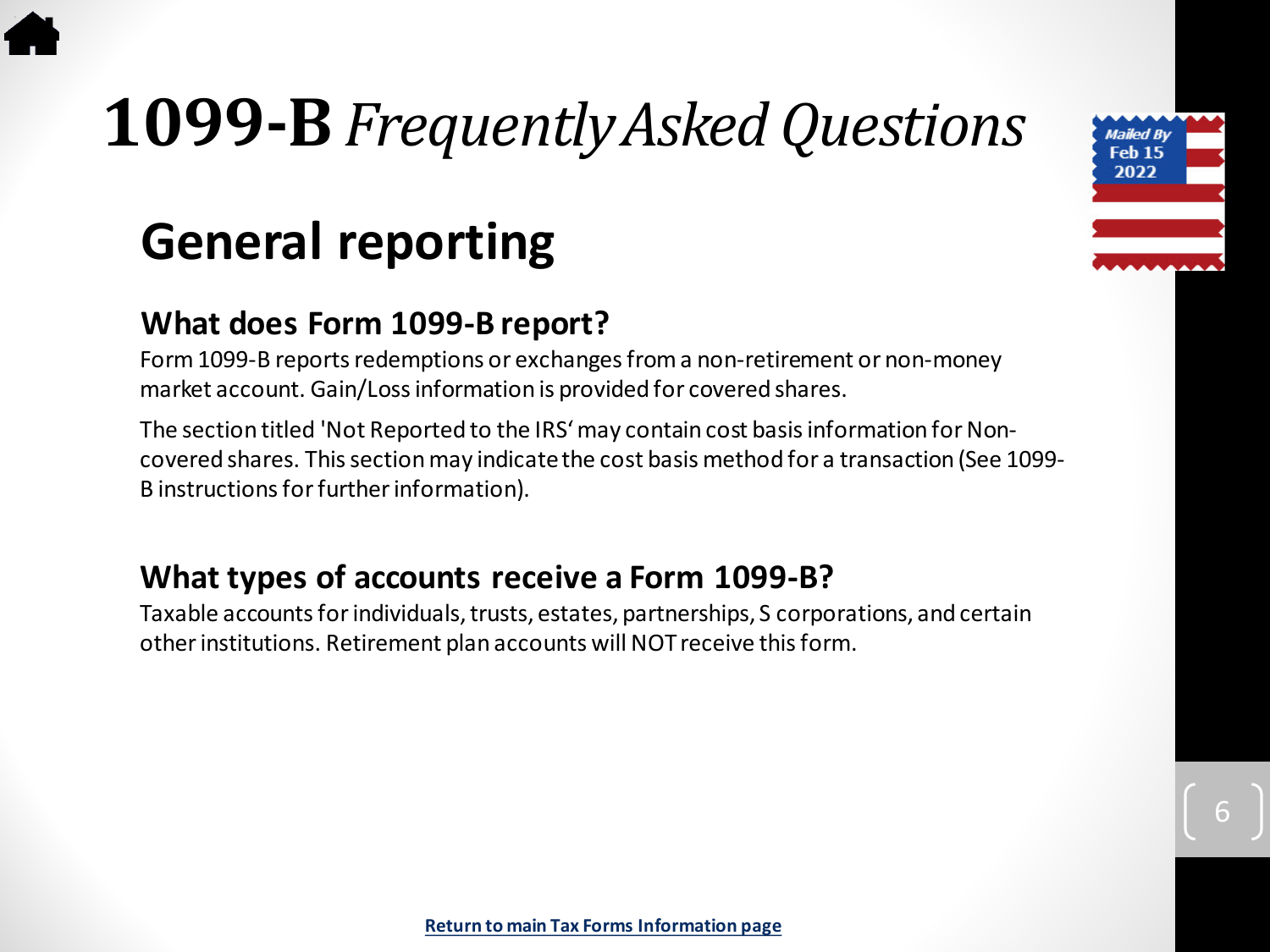### **1099-B***Frequently Asked Questions* **Basis reporting**

#### **How does cost basis information pertain to Form 1099-B reporting?**

If you redeemed shares from a taxable account during 2021, this form may include basis information. IRS regulations generally only requires basis information to be provided for Covered shares purchased *on or after January 1, 2012.* It is generally your responsibility to calculate and report basis information to the IRS for any Non-covered shares; *those shares generally acquired prior to January 1, 2012.* 

#### **How is cost basis reported?**

Form 1099-B reporting may contain up to five distinct holding periods, based upon both the length of time the depleted shares were held and the basis reporting requirement of those shares. Reporting of basis information to the IRS depends upon the depleted share designation as Covered, Non-covered, or Unknown.

An IRS basis reporting requirement exists for Covered shares. Basis for Non-covered shares *may* be available (and reported on Form 1099-B as a courtesy), but it is not reported to the IRS. You are responsible for calculating and reporting basis for shares with an Unknown designation.

#### **Holding period (Basis reporting requirement)**

Short-term (Covered) Unknown (Non-covered)

Long-term (Non-covered) Long-term

(Covered)

Short-term (Non-covered)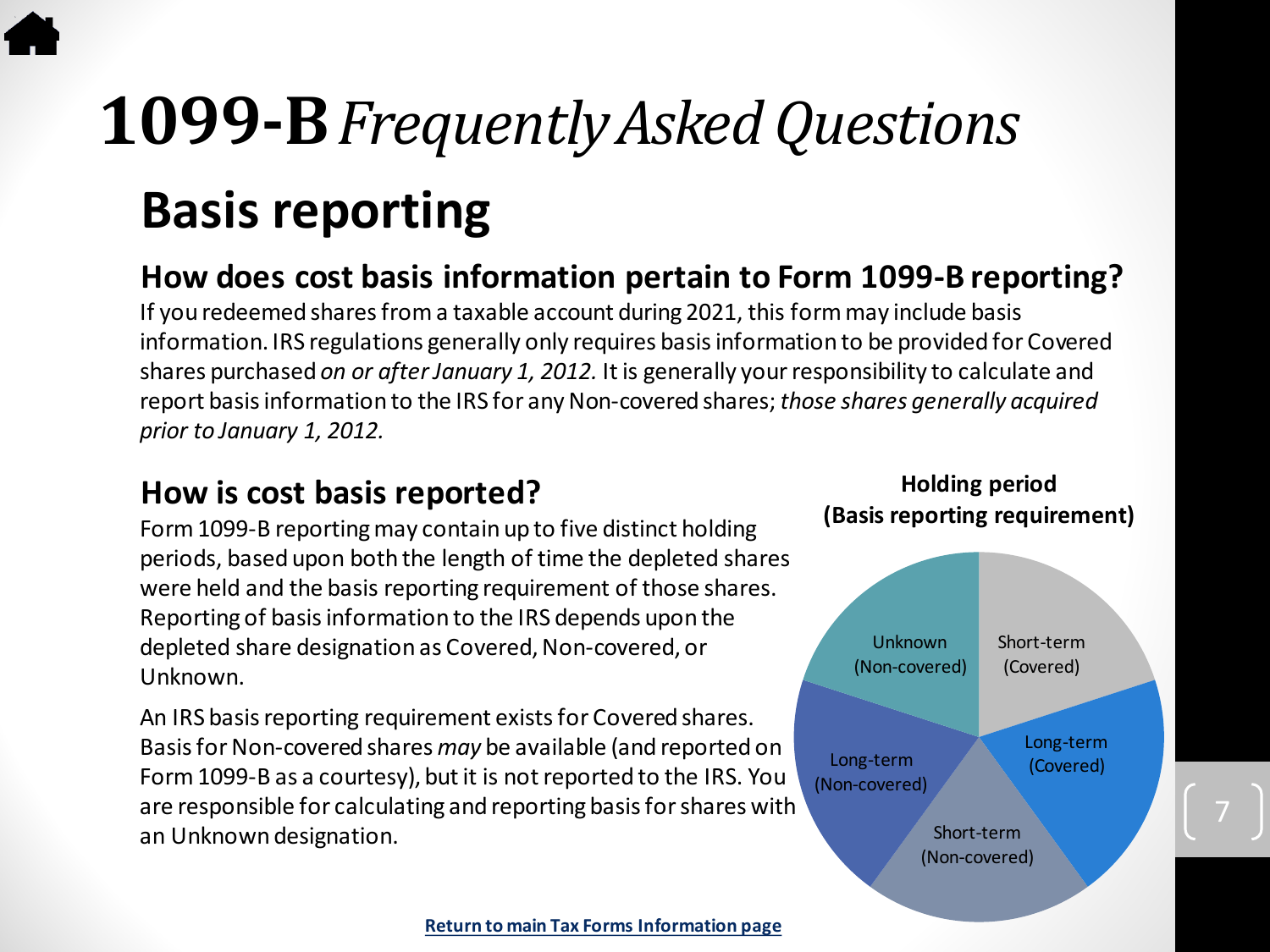# **1099-B***Frequently Asked Questions*

### **Basis reporting continued…**

#### **Multiple Holding Periods**

Each redemption or exchange transaction may contain shares with more than one holding period. In the example below, one redemption depleted shares from three separate holding periods.

| Date of Acquisition   Holding Period |            | <b>Reported to IRS?</b> |
|--------------------------------------|------------|-------------------------|
| 10/05/2011                           | Long-Term  | No, Non-covered         |
| 05/17/2019                           | Long-Term  | Yes, Covered            |
| 08/06/2021                           | Short-Term | Yes, Covered            |

- Long-Term: Basis NOT reported to IRS for the shares acquired 10/05/2011
- Long-Term: Basis reported to IRS for the shares acquired 05/17/2019
- Short-Term: Basis reported to IRS for the shares acquired on 08/06/2021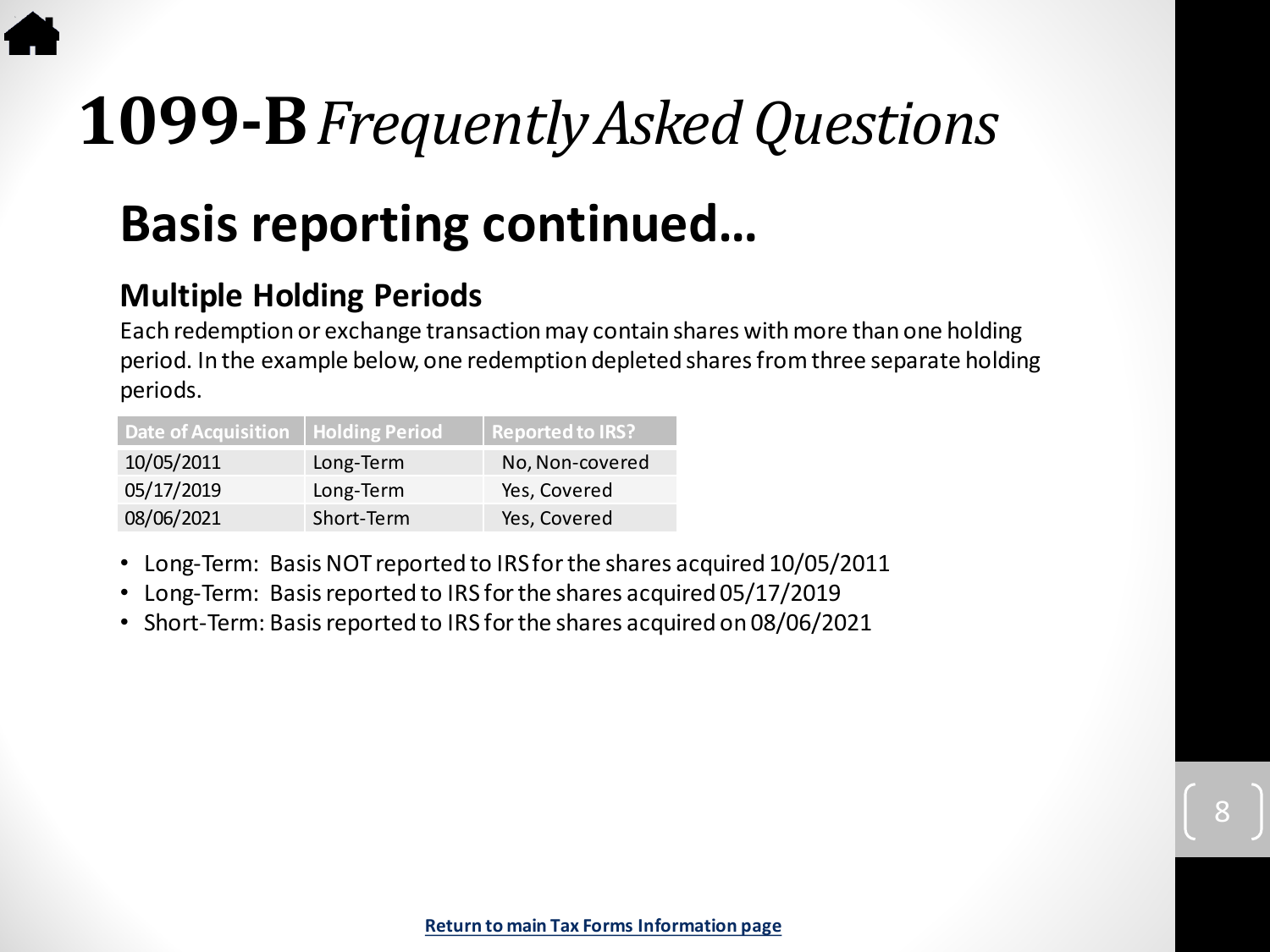# **1099-B***Frequently Asked Questions*

### **Common field descriptions**

**1a** Description of property, including Fund name, share price and quantity sold

**1b** Date of acquisition of the depleted shares;

Field will be "blank" if depleted shares were acquired at various dates *or*if Box 5 shows YES

**1c** Reports date shares sold

**1d** Reports net proceeds from sale

**1e** Reflects the cost or other basis of shares redeemed. If Box 5 shows YES, Box 1e may be "blank"

**1g** Shows the amount of non-deductible loss in a wash sale transaction

**4** Reports federal backup withholding to include on your tax return as tax withheld

**5** If this box displays YES, the shares redeemed were non-covered *(cost basis not reported to the IRS)*  and boxes 1b, 1e, and 1g may be "blank"

9

| (1a) Description of property |                  |                    |                          | (1c)                        |                         | (1e)                                                      |                                      |                             | (4)<br>(5)                        |                             |                       |                                | (15)                          |                   |  |
|------------------------------|------------------|--------------------|--------------------------|-----------------------------|-------------------------|-----------------------------------------------------------|--------------------------------------|-----------------------------|-----------------------------------|-----------------------------|-----------------------|--------------------------------|-------------------------------|-------------------|--|
| Transaction                  | Share<br>Price** | Quantity<br>Sold** | (1b)<br>Date<br>acquired | Date sold<br>01<br>disposed | (1d)<br>Net<br>proceeds | Cost or<br>other<br>basis                                 | (1g)<br>Wash sale loss<br>disallowed | (3)<br>Proceeds<br>from QOF | Federal<br>income tax<br>withheld | Non-<br>covered<br>security | (14)<br>State<br>name | State<br>identification<br>no. | (16)<br>State tax<br>withheld | Gain/<br>(Loss)** |  |
| Fund:                        | Fund-Acct.no.:   |                    |                          |                             | <b>PAYER'S TIN:</b>     |                                                           |                                      | CUSIP no.:                  |                                   |                             | Cost Basis Method**:  |                                |                               |                   |  |
|                              |                  |                    |                          |                             |                         |                                                           |                                      |                             |                                   |                             |                       |                                |                               |                   |  |
| Fund-Acct.no.:<br>Fund:      |                  |                    |                          |                             |                         | <b>PAYER'S TIN:</b><br>Cost Basis Method**:<br>CUSIP no.: |                                      |                             |                                   |                             |                       |                                |                               |                   |  |
|                              |                  |                    |                          |                             |                         |                                                           |                                      |                             |                                   |                             |                       |                                |                               |                   |  |
| <b>FUND TOTAL:</b>           |                  |                    |                          |                             |                         |                                                           |                                      |                             |                                   |                             |                       |                                |                               |                   |  |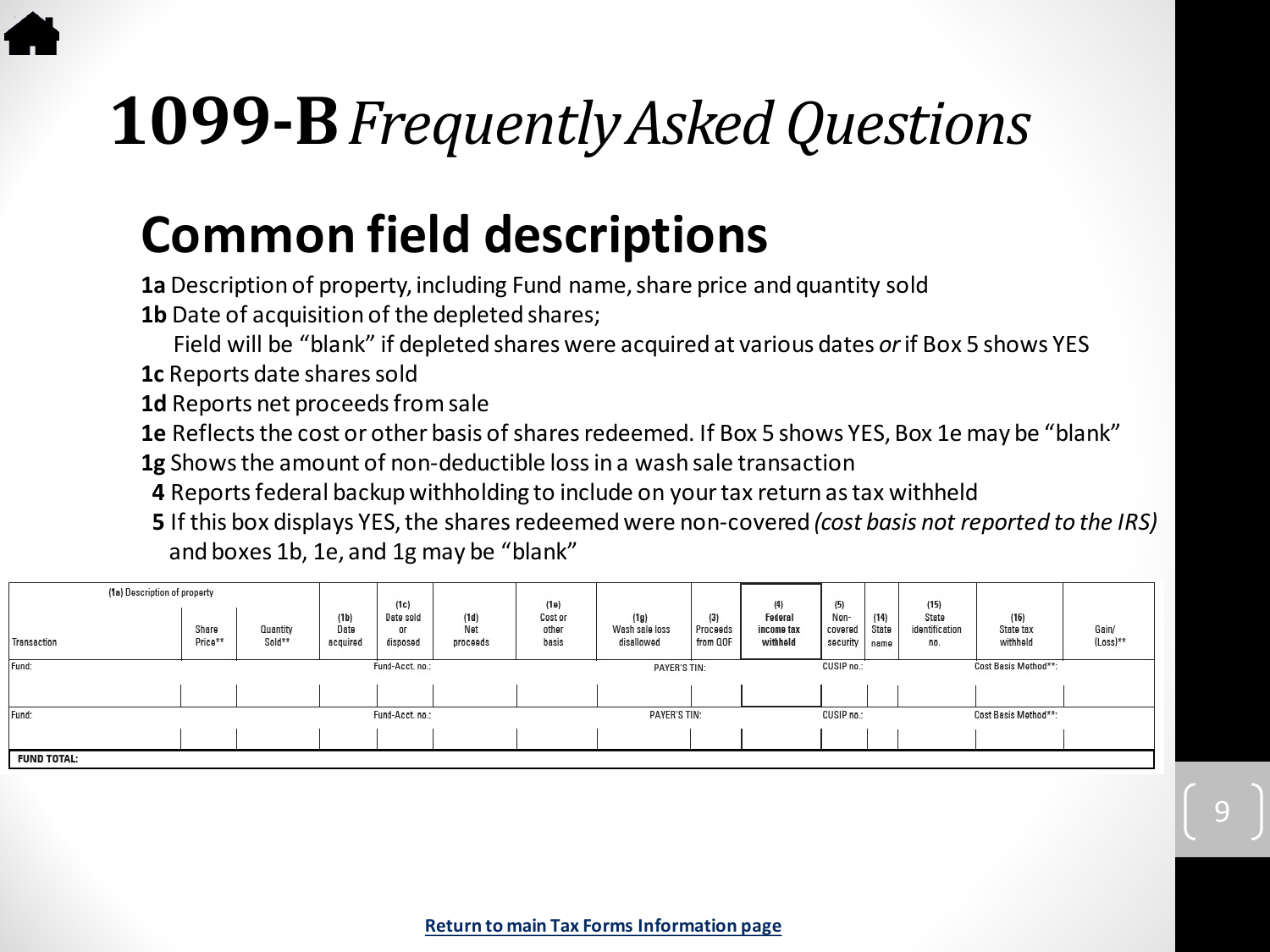# <span id="page-9-0"></span>**1099-DIV***Frequently Asked Questions*

### **General reporting**

#### **What does Form 1099-DIV report?**

Form 1099-DIV contains reportable dividend, tax-exempt dividend, and capital gains earned from distributions (cash or reinvested) on non-retirement accounts.

#### **What types of accounts receive a Form 1099-DIV?**

Taxable accounts for individuals, trusts, estates, partnerships, S corporations, and certain other institutions. Retirement plan accounts will NOT receive this form.

#### **I received a small capital gain or dividend distribution. Why haven't I received a Form 1099-DIV?**

You typically will not receive Form 1099-DIV if the total amount of dividends and capital gains for an account is less than \$10. Exceptions to the \$10 threshold include situations where the distribution was subject to either a return of capital (Box 3), backup withholding (Box 4) or a foreign tax credit (Box 7).

However, even if you do not receive Form 1099-DIV, you are generally required to report all your taxable dividends and capital gains on your tax return.

Mailed By Feb<sub>15</sub> 2022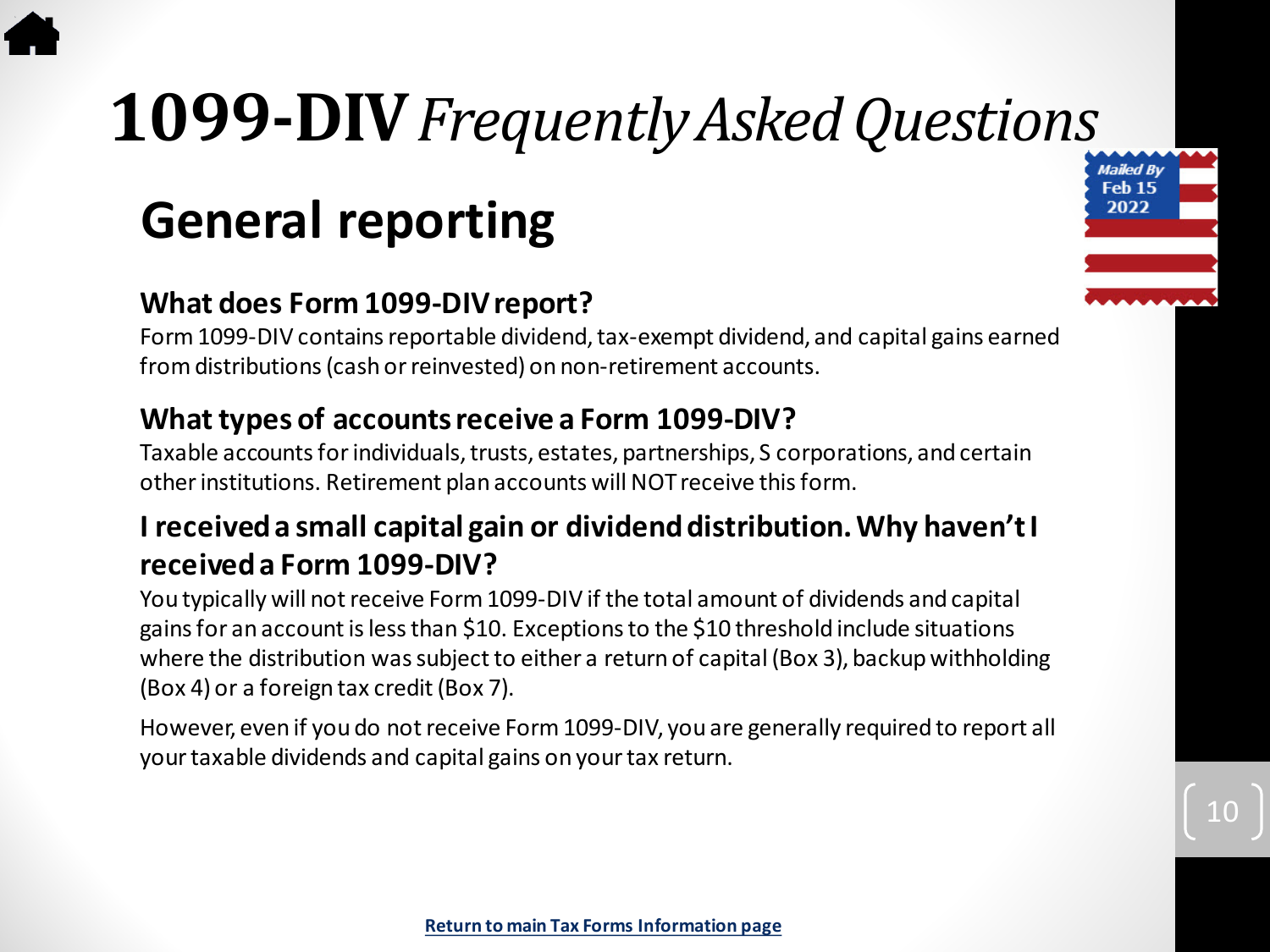# **1099-DIV***Frequently Asked Questions*

### **Capital gain and dividend distributions**

#### **What is a capital gain distribution?**

A *Fund* capital gain distribution can occur when a Fund buys and sells stocks and other securities within the Fund's portfolio. This activity may create a net capital gain for the Fund. The Fund then passes through this capital gain distribution to its shareholders, which in turn may be subject to 1099-DIV reporting, depending upon the type of shareholder.

#### **How is a capital gain distribution different than a capital gain incurred when shares of my account are sold?**

A *shareholder* capital gain occurs when the shareholder sells shares for a gain in a taxable, non-retirement, non-money market account. See 1099-B reporting earlier.

#### **Do I have to report capital gains and dividends if they are reinvested into my non-retirement account?**

Yes, capital gains and dividend distributions are considered income the year in which they are distributed, regardless of whether they are paid in cash or reinvested. The amount of the reinvested dividends and/or capital gains are included in the basis calculation for your account.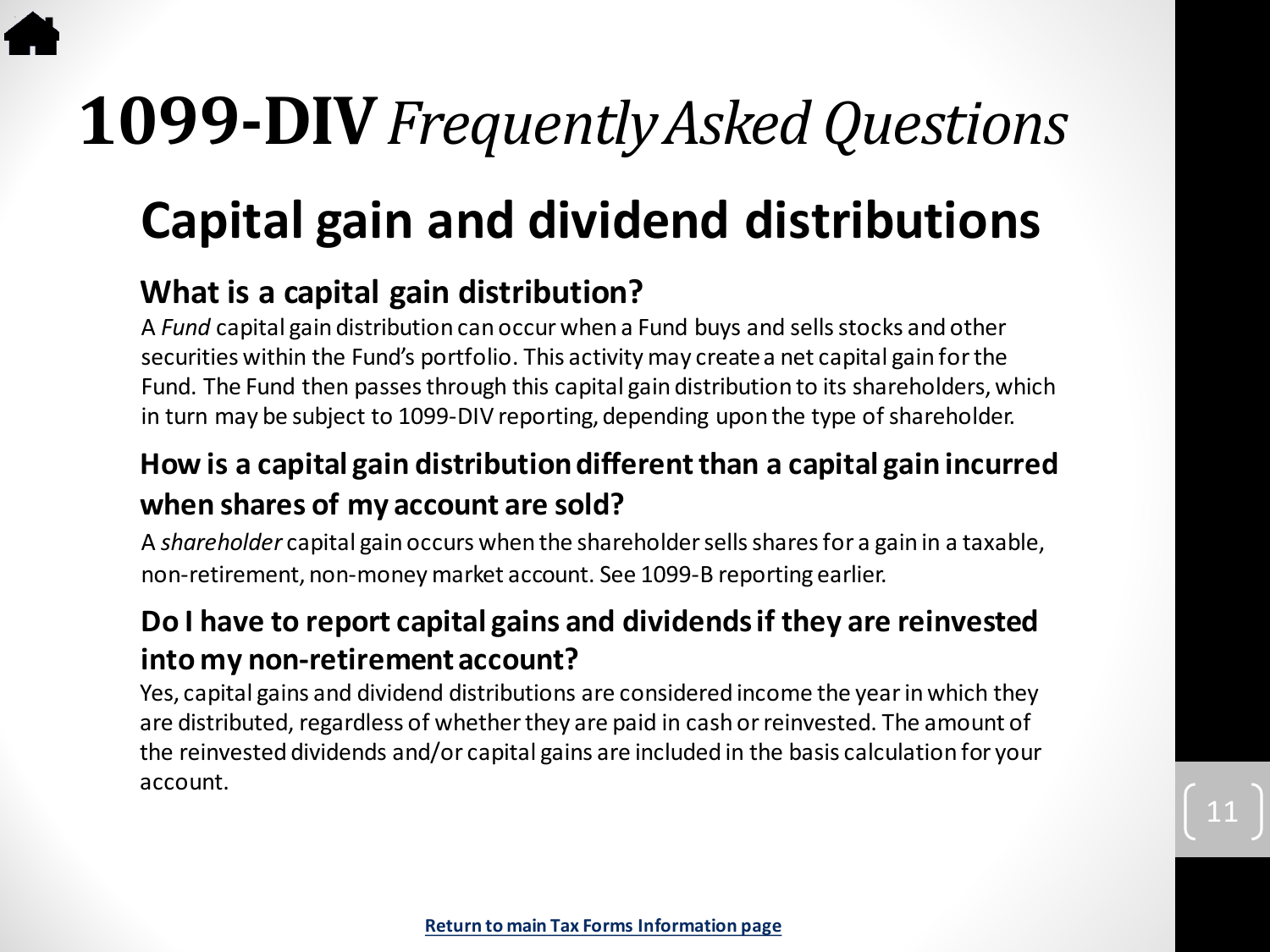### **Common field descriptions 1099-DIV***Frequently Asked Questions*

**1a** Total ordinary dividends *(including Box 1b amount)* and short-term capital gains

**1b** Qualified dividends that may be taxed at a reduced rate depending on your tax bracket

- **2a** Total long-term capital gains *(including Box 2b and 2b amounts)*
- *2***e** Portion of box 1a amount reflected as a section 897 gain attributable to disposition of USRPI
- **2f** Portion of box 2a amount reflected as a section 897 gain attributable to disposition of USRPI
- **3** Return of your initial investment; also known as return of capital
- **4** Backup withholding to include on your tax return as taxes withheld
- **5** Dividends potentially eligible for the 20% qualified business income deduction
- **7** Foreign tax paid
- **11** Exempt interest dividends *(including Box 12 amount)*
- **12** Amount of exempt-interest dividends subject to alternative minimum tax (AMT)

| (1a)<br>Total<br>ordinary<br>dividends | (1b)<br>Qualified<br>dividends | (2a)<br>Total<br>capitalgain<br>distributions | (2b)<br>Unrecap.Sec.<br>1250 gain | (2d)<br>Collectibles<br>(28%) gain | (2e)<br>Section 897<br>ordinary<br>dividends | (2f)<br>Section 897<br>capitalgain | Nondividend<br>distributions | Federal income<br>tax with held | Section 199A<br>dividends | Foreign<br>tax paid* | (9)<br>Cashliquidation<br>distributions | (10)<br>Noncash<br>liquidation<br>distributions | (11)<br>Exempt-<br>interest<br>dividends | (12)<br>Specifiedprivate<br>activity bond<br>interestdividends | (15)<br>State<br>tax<br>withheld |
|----------------------------------------|--------------------------------|-----------------------------------------------|-----------------------------------|------------------------------------|----------------------------------------------|------------------------------------|------------------------------|---------------------------------|---------------------------|----------------------|-----------------------------------------|-------------------------------------------------|------------------------------------------|----------------------------------------------------------------|----------------------------------|
| Fund:                                  |                                |                                               |                                   |                                    | Fund-Acct.no.:                               |                                    |                              | PAYER'S TIN:                    |                           |                      | $(13)$ State:                           |                                                 | (14) State Identification no.:           |                                                                |                                  |
|                                        |                                |                                               |                                   |                                    |                                              |                                    |                              |                                 |                           |                      |                                         |                                                 |                                          |                                                                |                                  |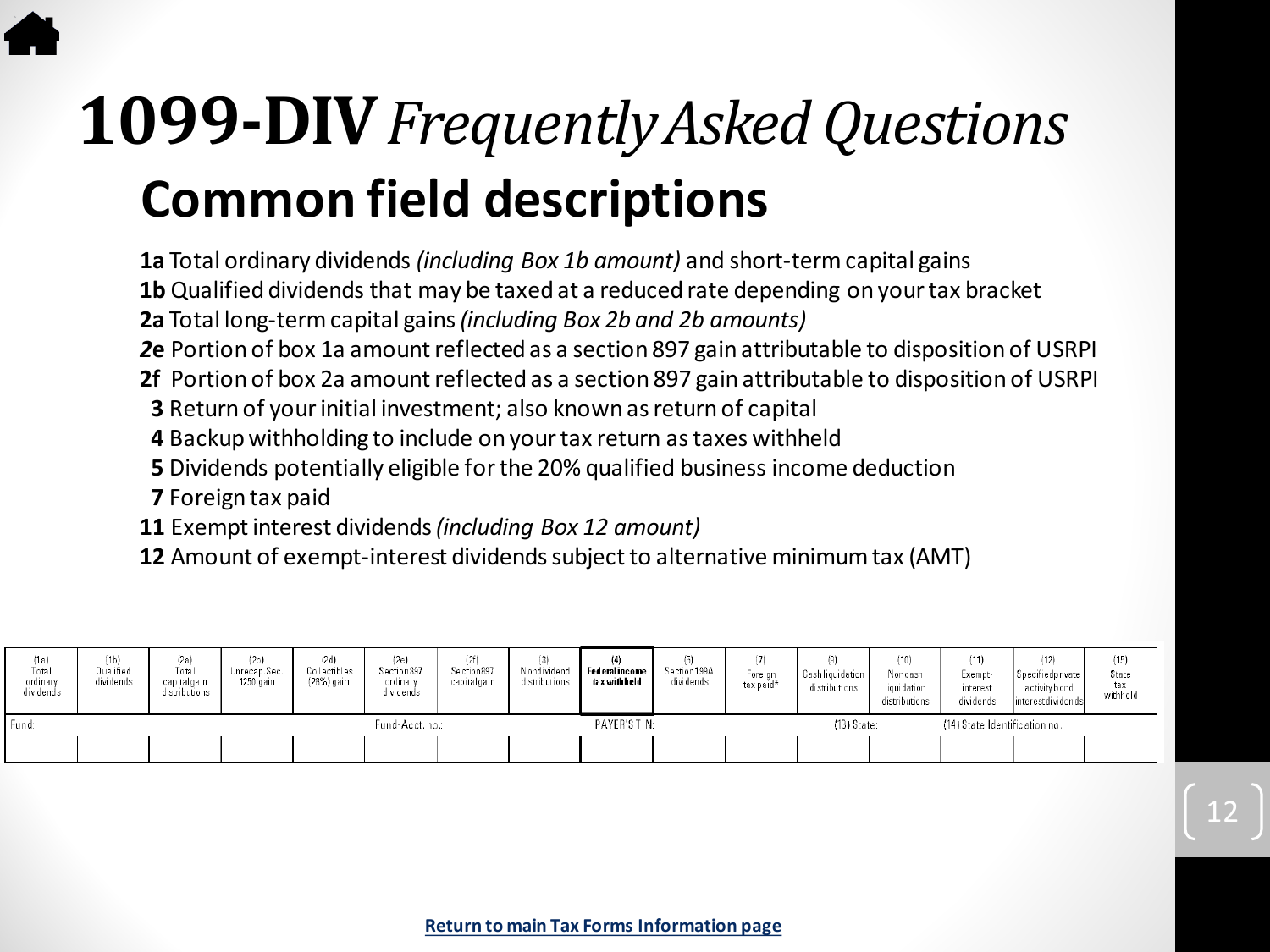# <span id="page-12-0"></span>**1099-INT***Frequently Asked Questions*

### **General reporting**

#### **What does Form 1099-INT report?**

Form 1099-INT reports bank deposit-type interest dividends on non-retirement accounts.

#### **What types of accounts receive a Form 1099-INT?**

Taxable accounts for individuals, trusts, estates, partnerships, and certain other institutions. Retirement plan accounts will NOT receive this form.

### **Common field descriptions**

1 Interest income

4 Backup withholding to include on your tax return as taxes withheld

| <b>Fund-Acct.</b><br>no. | (1)<br><b>Interest</b><br>income | (3) Interest on U.S.<br>savings bonds<br>and treasury<br>obligations | (4)<br><b>Federal Income</b><br>tax withheld | (6)<br><b>Foreign tax</b><br>paid* | (8)<br>Tax-exempt<br>interest | (9)<br>Specified<br>private activity<br>bond interest | (14)<br>Tax-exempt and tax<br>credit bond CUSIP no. | (15)<br><b>State</b> | (16)<br><b>State</b><br>identification<br>no. | (17)<br><b>State</b><br>tax<br>withheld |
|--------------------------|----------------------------------|----------------------------------------------------------------------|----------------------------------------------|------------------------------------|-------------------------------|-------------------------------------------------------|-----------------------------------------------------|----------------------|-----------------------------------------------|-----------------------------------------|
| Fund:                    |                                  |                                                                      |                                              |                                    | PAYER'S Fed. ID no.:          |                                                       |                                                     |                      |                                               |                                         |
|                          |                                  |                                                                      |                                              |                                    |                               |                                                       |                                                     |                      |                                               |                                         |

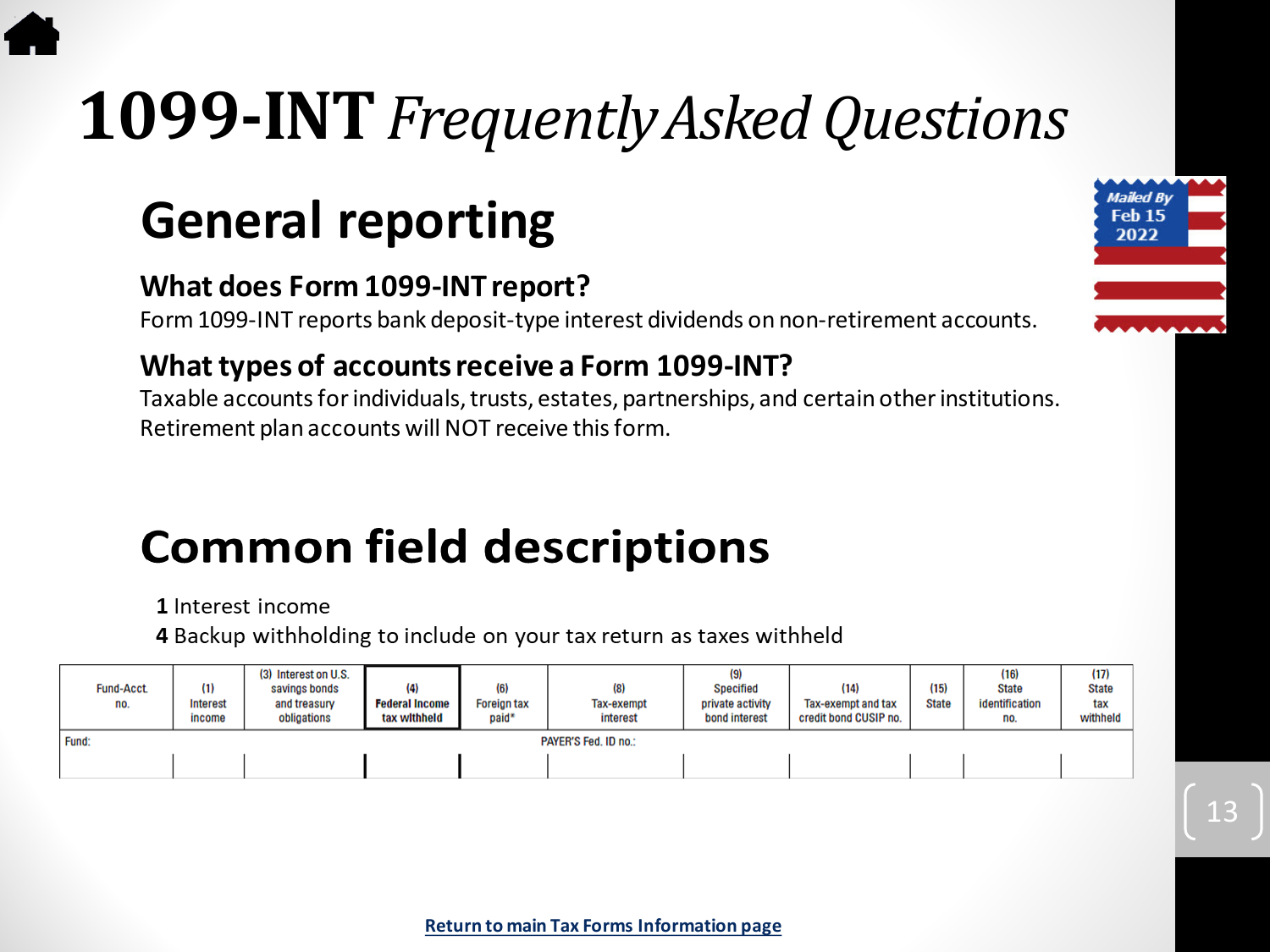# <span id="page-13-0"></span>**592-B***Frequently Asked Questions*

### **General reporting**

#### **What does Form 592-B report?**

Form 592-B reports State of California backup withholding on redemptions and long-term capital gains.

#### **What types of accounts receive a Form 592-B?**

Non-retirement accounts subject to federal backupwithholding with a California address.

### **Common field descriptions**

**1** Income subject to backup withholding

**3** Total State of California backup withholding

| Part III Type of Income Subject to Withholding. Check the applicable box(es).                                                                                                                                                              |                                                                                                                                                                                           |                                           |  |  |  |  |  |  |  |  |
|--------------------------------------------------------------------------------------------------------------------------------------------------------------------------------------------------------------------------------------------|-------------------------------------------------------------------------------------------------------------------------------------------------------------------------------------------|-------------------------------------------|--|--|--|--|--|--|--|--|
| Payments to Independent Contractors<br>A<br><b>Trust Distributions</b><br>в<br>c<br><b>Rents or Royalties</b><br>Distributions to Domestic (U.S.)<br>D<br>Nonresident Partners/Members/<br><b>Beneficiaries/S Corporation Shareholders</b> | <b>Estate Distributions</b><br>E.<br><b>Elective Withholding</b><br>F<br>Elective Withholding/Indian Tribe<br>G<br>Allocations to Foreign (non-U.S.)<br>н<br>Nonresident Partners/Members | Other<br>(describe)                       |  |  |  |  |  |  |  |  |
| <b>Part IV Tax Withheld</b>                                                                                                                                                                                                                |                                                                                                                                                                                           |                                           |  |  |  |  |  |  |  |  |
| (1)<br>Total income subject<br>to withholding                                                                                                                                                                                              | (2)<br>Total resident and/or nonresident tax withheld<br>(excluding backup withholding)                                                                                                   | (3)<br><b>Total backup</b><br>withholding |  |  |  |  |  |  |  |  |
| Fund:                                                                                                                                                                                                                                      | Fund-Acct. no.:                                                                                                                                                                           |                                           |  |  |  |  |  |  |  |  |
| <b>TOTALS</b>                                                                                                                                                                                                                              |                                                                                                                                                                                           |                                           |  |  |  |  |  |  |  |  |





#### **[Return to main Tax Forms Information page](#page-4-0)**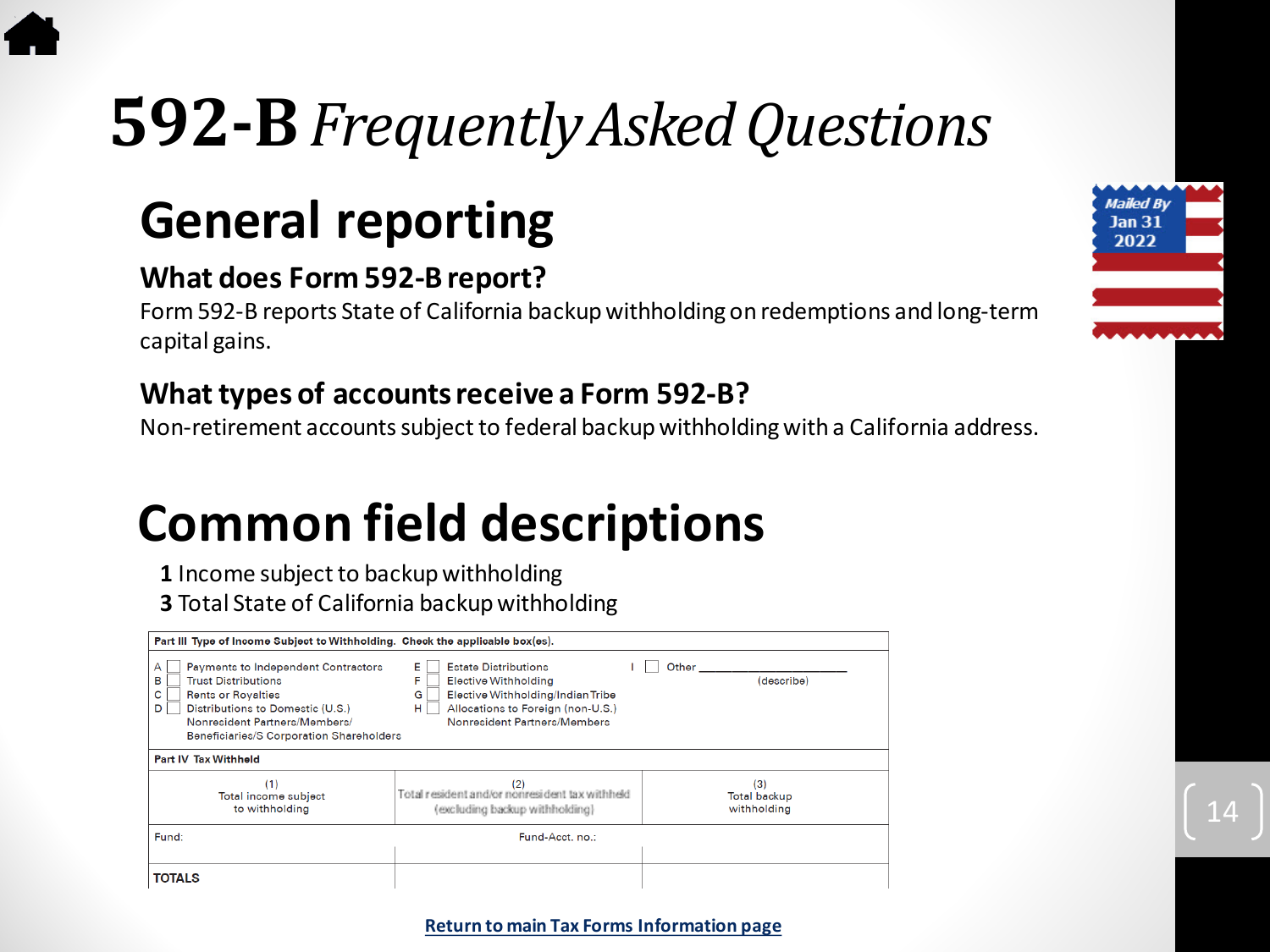# <span id="page-14-0"></span>**1099-R***Frequently Asked Questions*

### **General reporting information**

#### **What does Form 1099-R report?**

Form 1099-R reports distributions from a Traditional IRA, Roth IRA, SEP IRA, SIMPLE IRA, and certain Qualified Plans, including a 403(b). IRA trustee-to-trustee transfers are not reportable.

#### **What types of accounts receive a Form 1099-R?**

Individual retirement accounts (IRAs) and qualified plan (QPs) accounts.

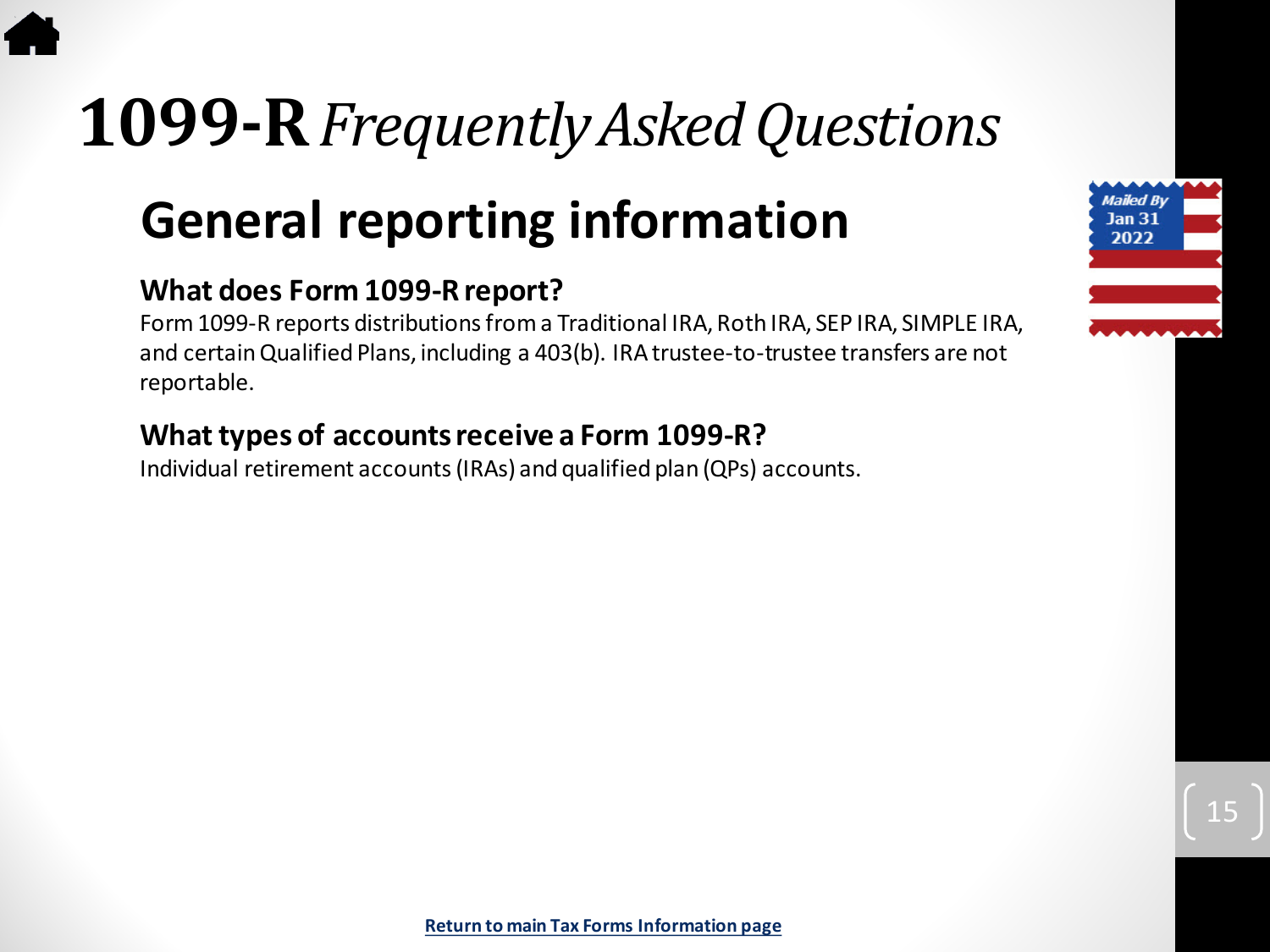# **1099-R***Frequently Asked Questions*

### **Common field descriptions**

- **1** Gross distributions, also including rollovers, conversions to a Roth IRA, and recharacterized IRA contributions
- **2a** You are generally responsible for calculating the taxable amount for distributions from an IRA **4** Federal withholding to include on your tax return as taxes withheld
- **7** Codes to identify the type of distribution (see 1099-R instructions for code descriptions)

| Copy B                                                                                                                                                                                         |                                  |                       |  |  |  |  |  |  |  |
|------------------------------------------------------------------------------------------------------------------------------------------------------------------------------------------------|----------------------------------|-----------------------|--|--|--|--|--|--|--|
| Report this income on your federal tax return. If this form shows federal<br>income tax withheld in box 4, attach this copy to your return. This information is<br>being furnished to the IRS. |                                  |                       |  |  |  |  |  |  |  |
| Fund-Acct.no.                                                                                                                                                                                  | <b>RECIPIENT'S TIN</b>           |                       |  |  |  |  |  |  |  |
| 1 Gross distribution                                                                                                                                                                           | PAYER'S TIN                      |                       |  |  |  |  |  |  |  |
| 2a Taxable amount                                                                                                                                                                              | 4 Federal income tax withheld    |                       |  |  |  |  |  |  |  |
| 2b Taxable amount not determined<br>Total distribution                                                                                                                                         | <b>7</b> Distribution<br>code(s) | IRA/SEP/SIMPLE        |  |  |  |  |  |  |  |
| <b>15 State/Payer's state no.</b>                                                                                                                                                              |                                  | 14 State tax withheld |  |  |  |  |  |  |  |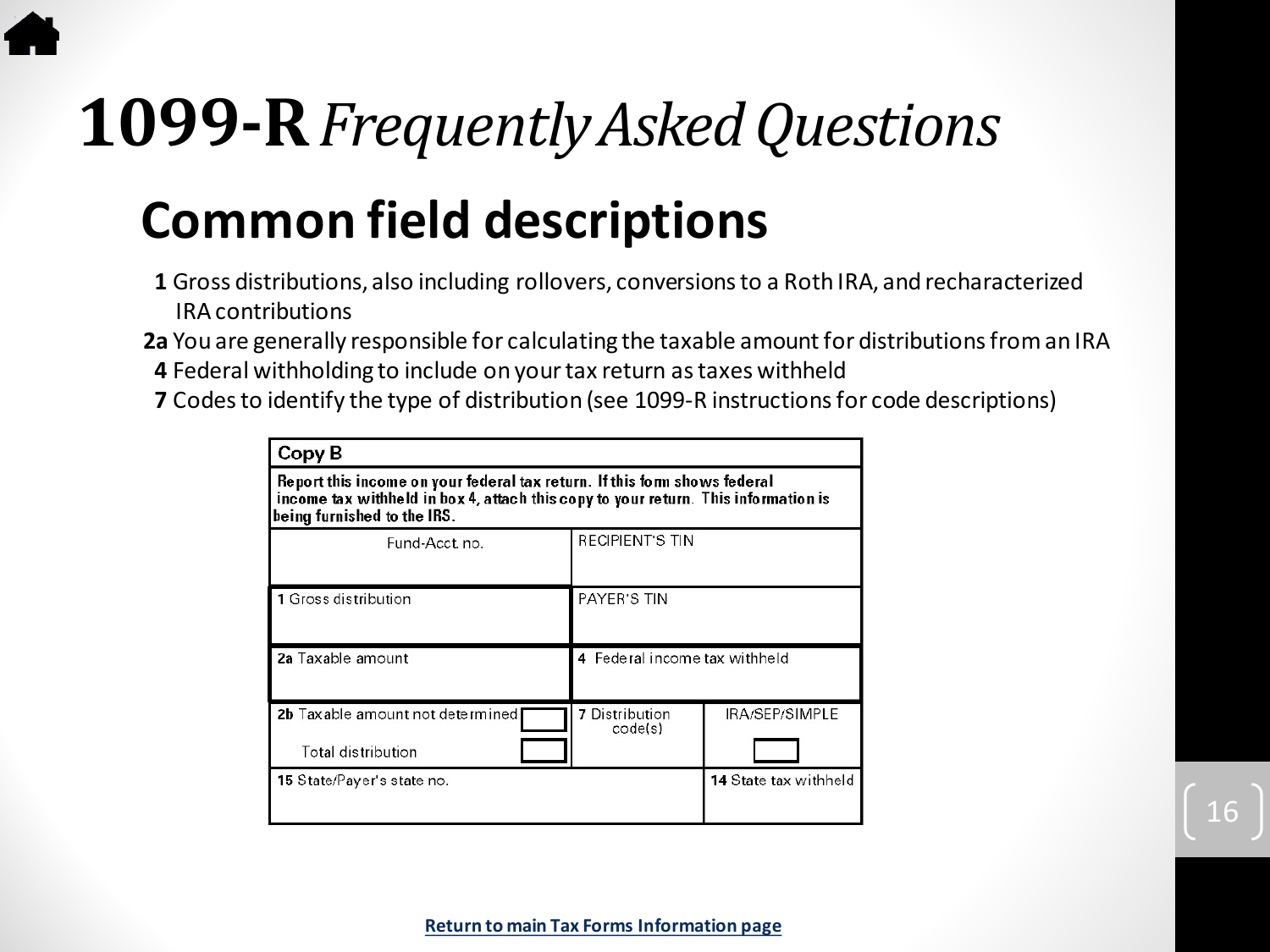# <span id="page-16-0"></span>**5498***Frequently Asked Questions*

### **General reporting information**

#### **What does Form 5498 report?**

Form 5498 reports IRA contributions, rollovers, conversions, and recharacterizations. Trustee-to-trustee transfers are not reported on this form. Form 5498 also reports the fair market value (FMV) of an IRA as of December 31, 2021, for purposes of determining Required Minimum Distribution (RMD) amounts for the following tax year.

#### **What types of accounts receive a Form 5498?**

Individual retirement accounts (IRAs).

#### **Are reinvested capital gains and dividends reported on IRAs?**

Capital gains and dividends reinvested into an IRA are not reportable, however, distributions paid in cash are reportable on Form 1099-R.

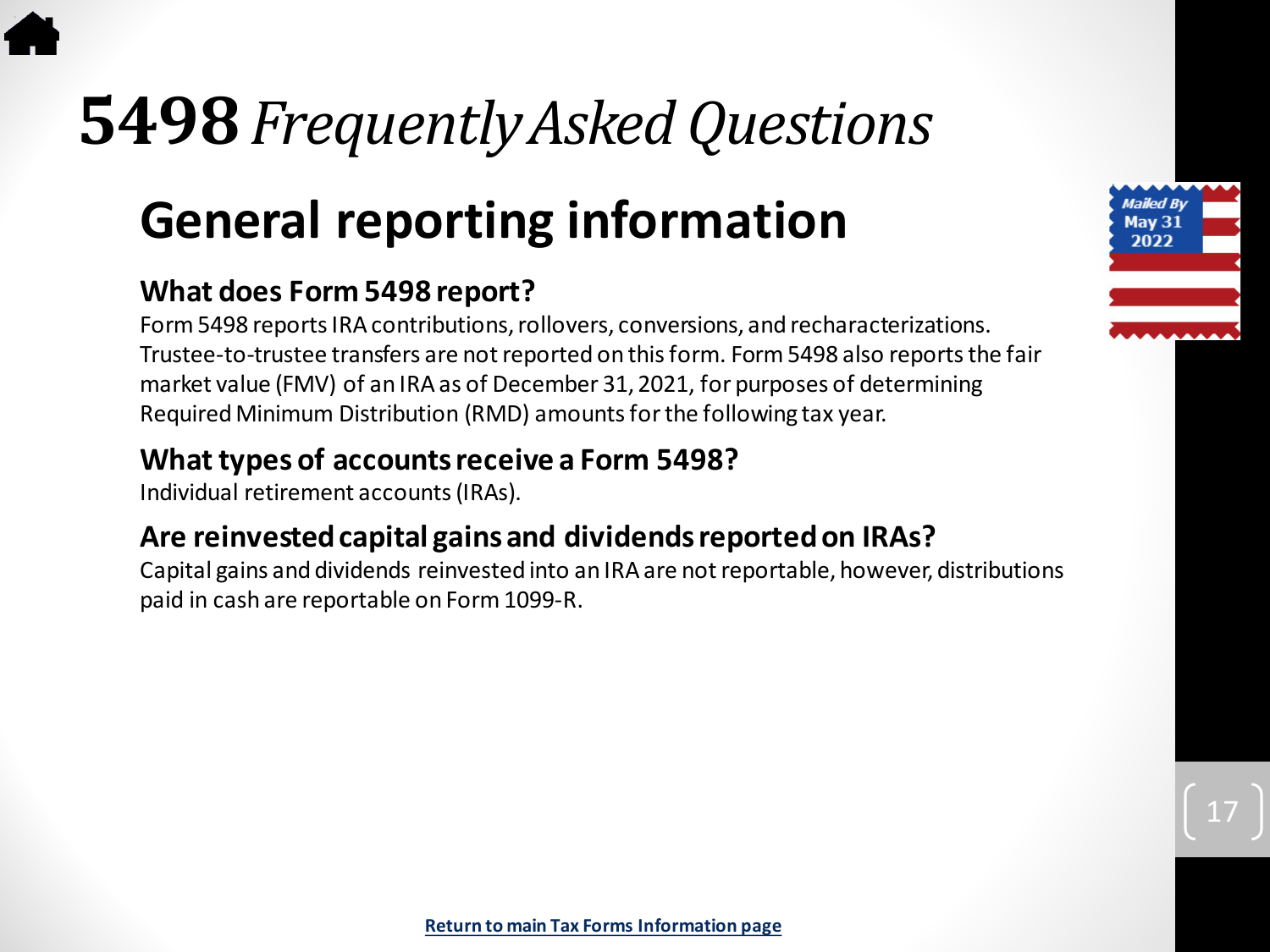### **5498***Frequently Asked Questions*

### **Contributions for 2021 tax year**

#### **Why are the SEP and SIMPLE IRA contributions made in 2022 for the 2021 tax year not reported on Form 5498?**

IRS rules require calendar year reporting of contributions made to a SEP or SIMPLE IRA. While your investor statement may describe the tax year of your SEP or SIMPLE IRA contributions, the 2021 Form 5498 is required to report only those contributions made during the calendar year of 2021, regardless of the tax year to which those contributions apply.

#### **Maximum Contribution Limits**

Taxpayers may contribute up to the amounts shown below for the 2021 tax year. For shareholders that reached age 50 by December 31, 2021, "Catch-Up" contribution amounts are provided. See [IRS Publication 590-A](https://www.irs.gov/pub/irs-pdf/p590a.pdf)(Traditional or Roth) or [IRS Publication 560](https://www.irs.gov/pub/irs-pdf/p560.pdf) (SEP and SIMPLE IRA) for further Traditional and Roth IRA eligibility requirements.

| <b>IRA Type</b>       | <b>2021 Contribution Limit</b> | 2021 "Catch-Up" Contribution |
|-----------------------|--------------------------------|------------------------------|
| <b>TraditionalIRA</b> | \$6,000                        | \$1,000                      |
| RothIRA               | \$6,000                        | \$1,000                      |
| <b>SEP IRA</b>        | \$58,000*                      | N/A                          |
| SIMPLE IRA            | \$13,500                       | \$3,000                      |

18

\* The lesser of 25% of compensation or \$58,000

**[Return to main Tax Forms Information page](#page-4-0)**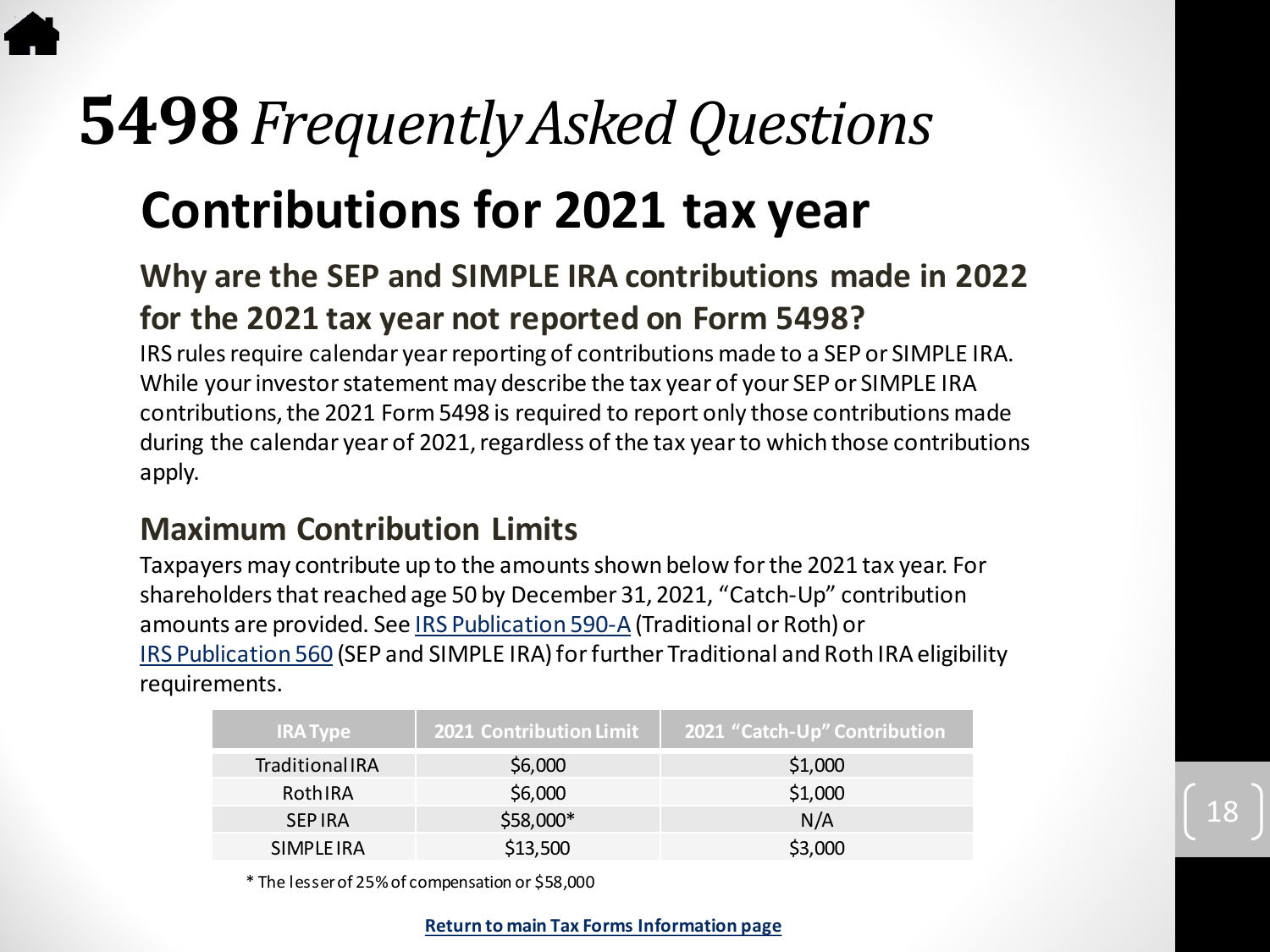# *Frequently Asked Questions*

### **Common field descriptions**

Traditional IRA contributions made in 2021 and through April 18, 2022 for the 2021 tax year

Rollover contributions

Amount converted to a Roth IRA from a Traditional, SEP, or SIMPLE IRA

Amount recharacterized from one IRA type to another

Fair market value as of 12/31/2021

Type of IRA

SEP IRA contributions made during the 2021 calendar year

SIMPLE IRA contributions made during the 2021 calendar year

Roth IRA contributions made in 2021 and through April 18, 2022 for the 2021 tax year

Will be checked if a Required Minimum Distribution is required for the specified tax year

| $(1)$ IRA<br>contributions<br>(other than<br>amounts in boxes<br>2-4, 8-10, and 13a) | (2) Rollover<br>contributions | (3) Roth IRA<br>conversion<br>amount | Recharacterized<br>contributions | (5) FMV<br>of account<br>as of 12-31-21 | $(B)$ SEP<br>contributions | (9) SIMPLE<br>contributions | (10) Roth IRA<br>contributions | (11) If checked,<br>required<br>minimum<br>distribution for<br>2022 | (13a)<br>Postponed/late<br>contrib. | (13c)<br>Code | $(15a)$ FMV<br>as of 12-31-21<br>of certain<br>s pecified assets |
|--------------------------------------------------------------------------------------|-------------------------------|--------------------------------------|----------------------------------|-----------------------------------------|----------------------------|-----------------------------|--------------------------------|---------------------------------------------------------------------|-------------------------------------|---------------|------------------------------------------------------------------|
| FUND:                                                                                |                               |                                      |                                  |                                         | Fund-Acct. no.:            |                             | (7) Type of IRA:               |                                                                     |                                     |               | (15b) Code(s): A                                                 |
|                                                                                      |                               |                                      |                                  |                                         |                            |                             |                                |                                                                     |                                     |               |                                                                  |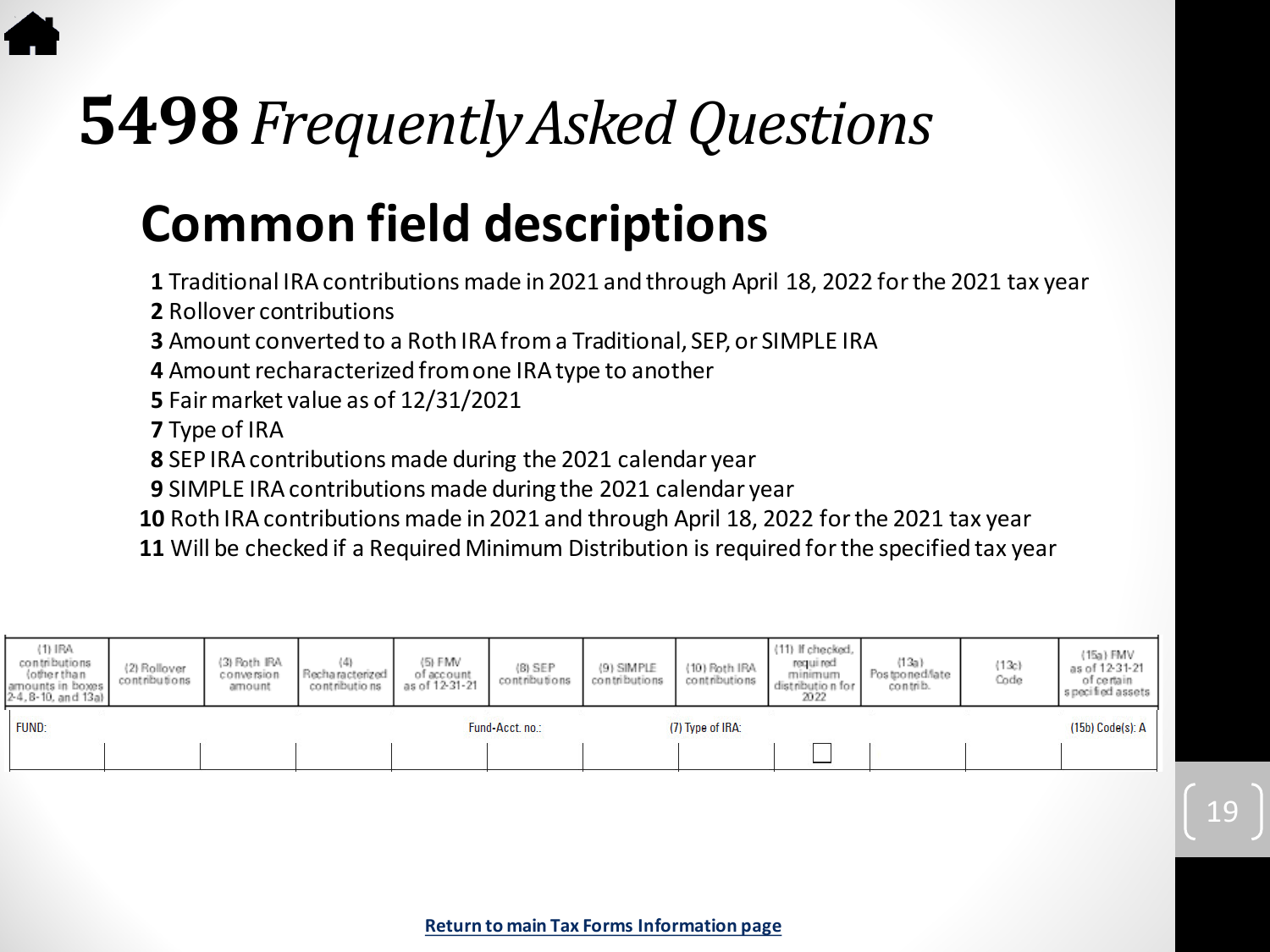# <span id="page-19-0"></span>**General reporting 1099-Q***Frequently Asked Questions*

#### **What does Form 1099-Q report?**

Distributions from a Coverdell Education Savings Account (CESA). Trustee-to-trustee transfers are reportable on this form.

#### **What types of accounts receive a Form 1099-Q?**

CESA

### **Common field descriptions**

**1** Gross distributions, including rollovers and trustee-to-trustee transfers

**2** Only displays earnings made on excess contributions, otherwise not applicable for 2021 **4** Reports if the distribution in Box 1 was a trustee-to-trustee transfer

| Fund-Acct. no. | $(1)$ Gross<br>distribution* | (2) Earnings ** | (3) Basis | (4) Trustee<br>-to-trustee<br>transfer | (5) Distribution<br>is from: | (6) If this box<br>is checked, the<br>recipient is not<br>beneficiary | Coverdell ESA<br>fair market<br>value (FMV)<br>the designated as of 12-31-21* |
|----------------|------------------------------|-----------------|-----------|----------------------------------------|------------------------------|-----------------------------------------------------------------------|-------------------------------------------------------------------------------|
| Fund:          |                              |                 |           |                                        |                              |                                                                       |                                                                               |
|                |                              |                 |           |                                        |                              |                                                                       |                                                                               |

20

Mailed By **Jan 31** 2022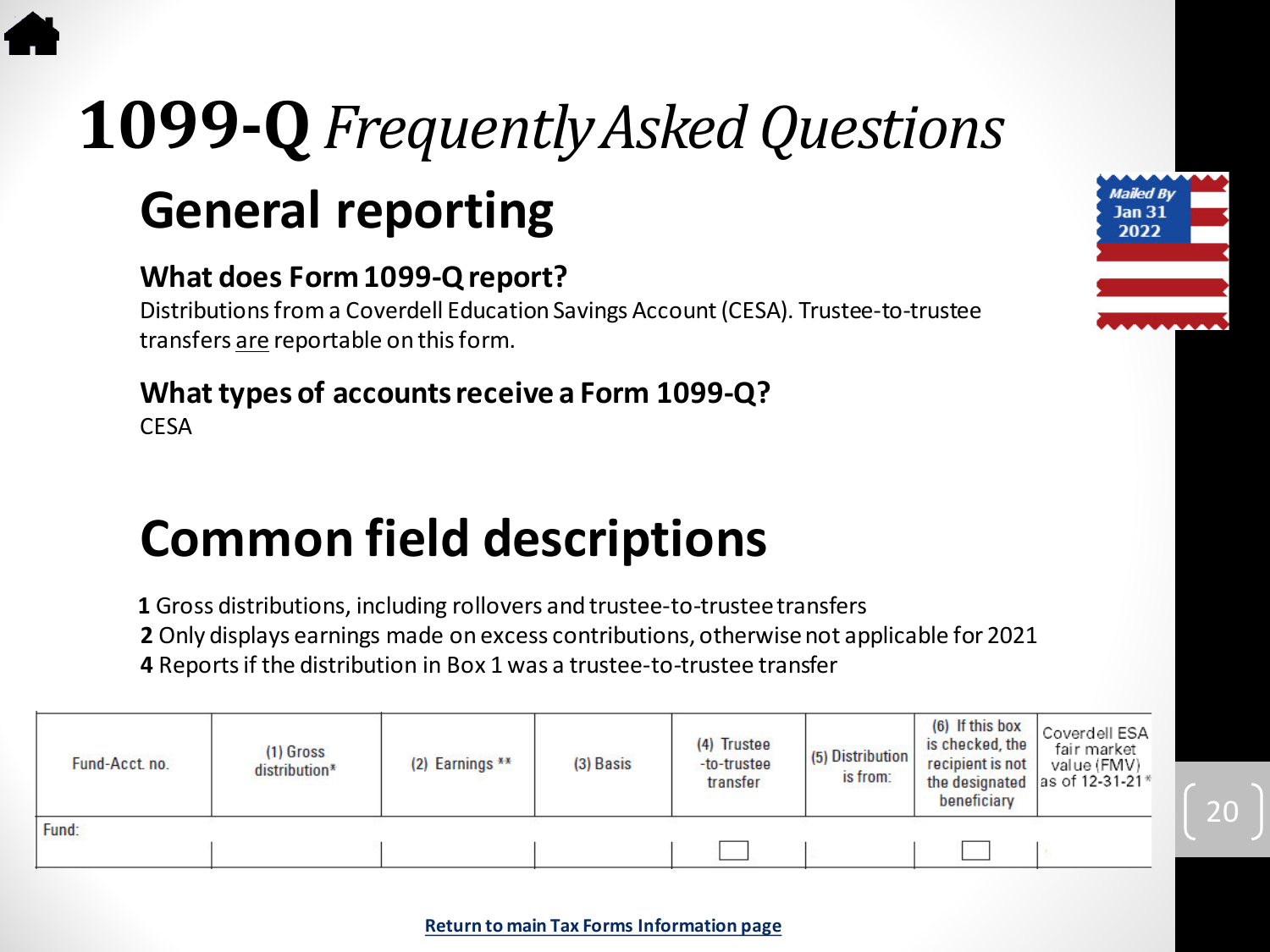## <span id="page-20-0"></span>**5498-ESA***Frequently Asked Questions*

### **General reporting**

#### **What does form 5498-ESA Report?**

Form 5498-ESA reports contributions, rollovers and trustee-to-trustee transfersinto a Coverdell Education Savings Account (CESA).

### **What types of accounts receive a Form 5498-ESA?**

**CESA** 

#### **What is the maximum contribution limit?**

Contributions up to \$2000 are allowed for the 2021 tax year. See [IRS Publication 970](https://www.irs.gov/pub/irs-pdf/p970.pdf) for further eligibility requirements.

### **Common field descriptions**

**1** CESA contributions made in 2021 and through April 18, 2022 for the 2021 tax year **2** Rollovers and trustee-to trustee transfers made in 2021

| Fund-Acct. no. | (1) Coverdell ESA contributions | (2) Rollover contributions |
|----------------|---------------------------------|----------------------------|
| <b>FUND:</b>   |                                 |                            |
|                |                                 |                            |
| <b>Summary</b> |                                 |                            |

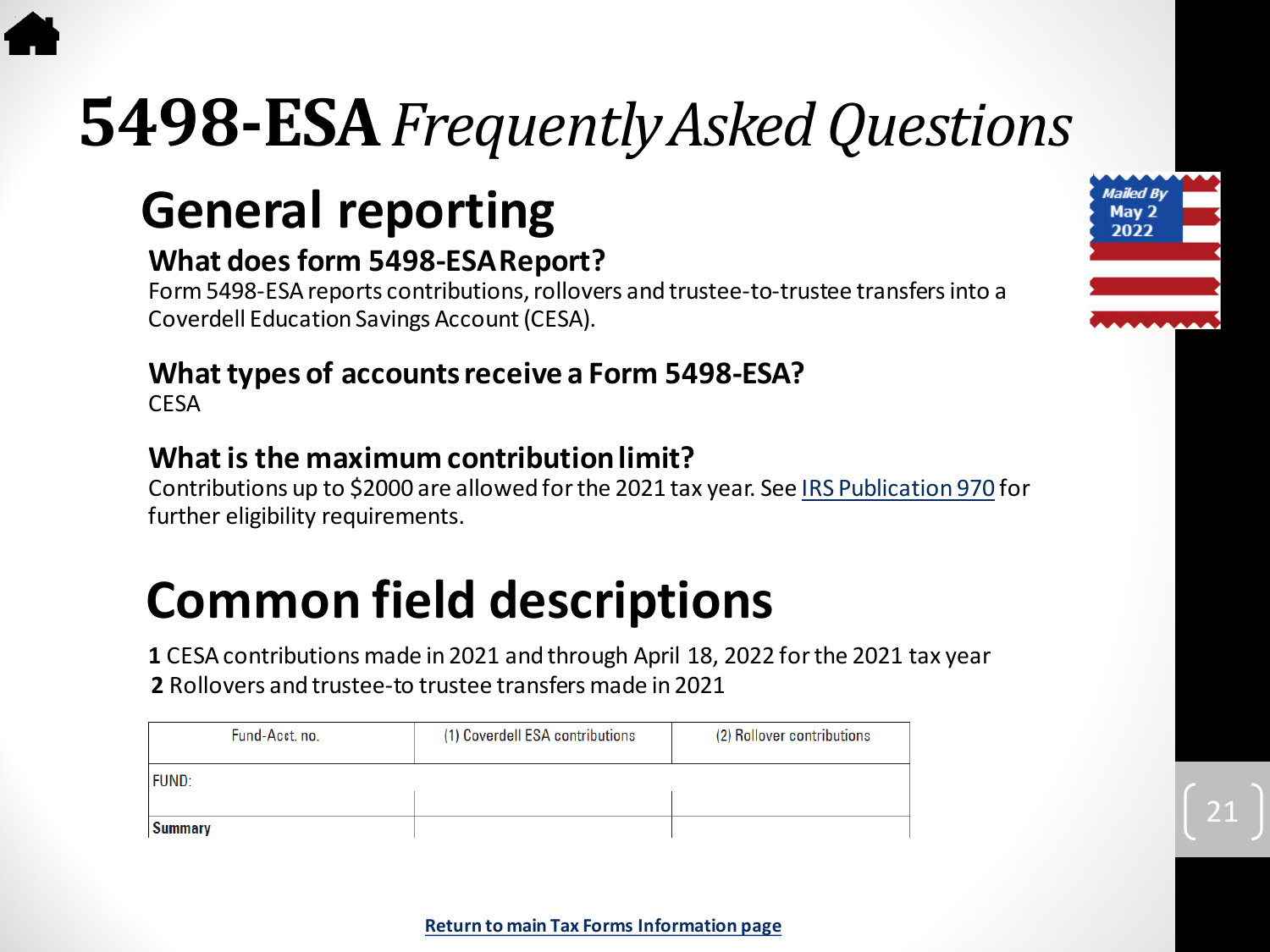# <span id="page-21-0"></span>**1042-S***Frequently Asked Questions*

### **General reporting**

#### **What does Form 1042-S report?**

Dividends and capital gains from taxable accounts, and distributions from IRA accounts paid to a foreign person or entity.

#### **What types of accounts receive a Form 1042-S?**

Foreign persons or entities who received a Fund distribution on their taxable account or liquidated assets from a retirement account.

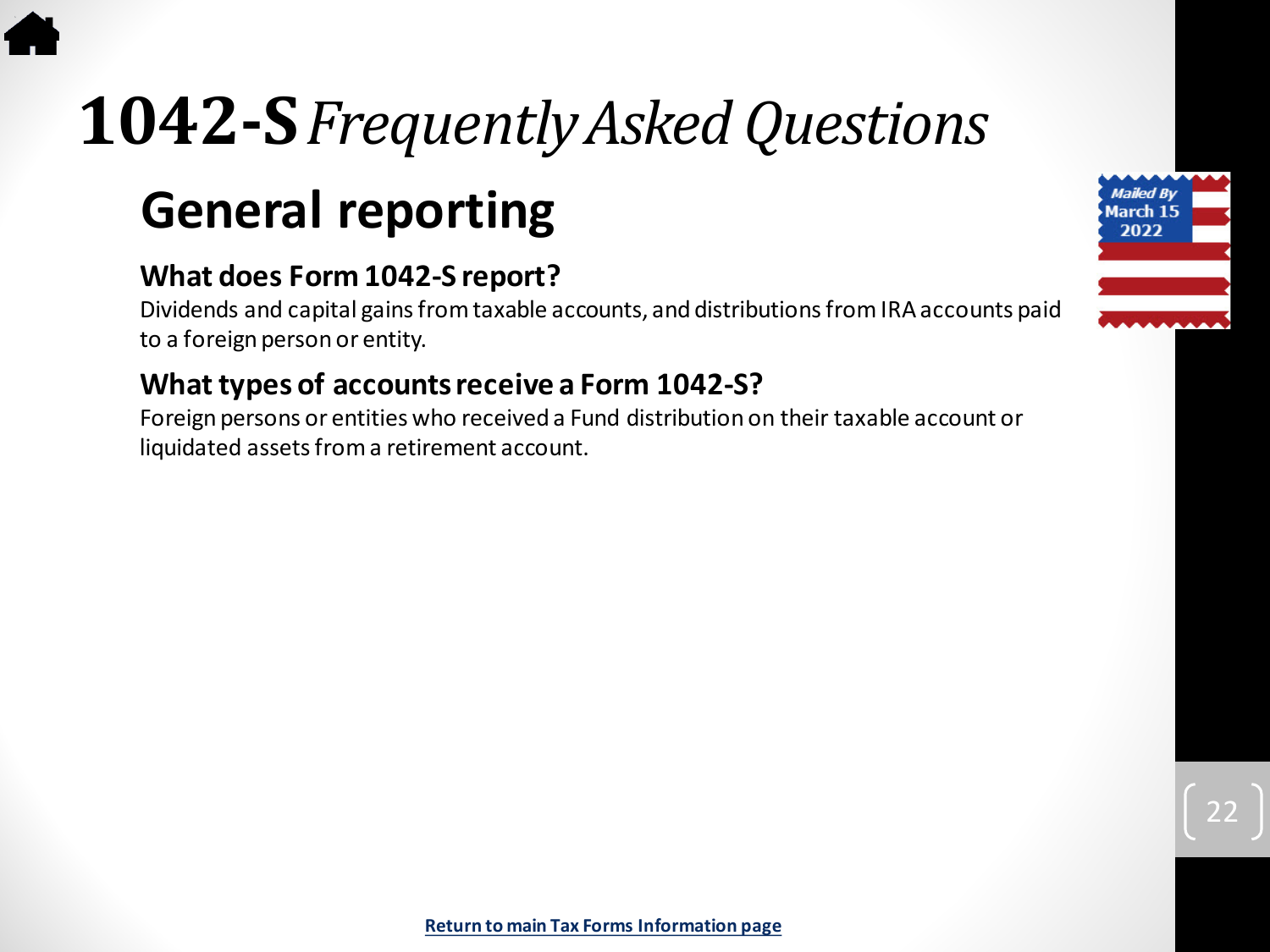# **1042-S***Frequently Asked Questions*

### **Common field descriptions**

13**b** 

|                                     | $1042-S$                                                                                      |                   | Foreign Person's U.S. Source Income Subject to Withholding                                         |                                                                          | 2021                                          |                                            | OMB No. 1545-0096                                                                                 |
|-------------------------------------|-----------------------------------------------------------------------------------------------|-------------------|----------------------------------------------------------------------------------------------------|--------------------------------------------------------------------------|-----------------------------------------------|--------------------------------------------|---------------------------------------------------------------------------------------------------|
|                                     | Department of the Treasury<br>Internal Revenue Service                                        |                   | Go to www.irs.gov/Form10428 for instructions and the latest information.<br>UNIQUE FORM IDENTIFIER | <b>AMENDED</b>                                                           |                                               | AMENDMENT NO.                              | Copy B<br>for Recipient                                                                           |
| 1 Income code                       | 1 Income 2 Gross income                                                                       |                   | 3 Chapter indicator. Enter "3" or "4"                                                              | 13e Recipient's U.S. TIN, if any                                         |                                               | 13f Ch. 3 status code                      |                                                                                                   |
|                                     | code                                                                                          | 3a Exemption code | 4a Exemption code                                                                                  |                                                                          |                                               | 13g Ch. 4 status code                      |                                                                                                   |
| 2 Gross income paid                 |                                                                                               | 3b Tax rate       | 4b Tax rate                                                                                        | 13h Recipient's GIIN                                                     |                                               | 13i Recipient's foreign tax identification | 13j LOB code                                                                                      |
|                                     | Withholding allowance                                                                         |                   |                                                                                                    |                                                                          |                                               | number, If any                             |                                                                                                   |
| <b>3</b> Chapter indicator (3 or 4) | Net income<br>6<br>7a Federal tax withheld                                                    |                   |                                                                                                    |                                                                          |                                               |                                            |                                                                                                   |
| <b>3a</b> Chapter 3 exemption code  | escrow procedures were applied (see instructions)                                             |                   | 7b Check if federal tax withheld was not deposited with the IRS because                            | 13k Recipient's account number                                           |                                               |                                            |                                                                                                   |
| <b>3b</b> Chapter 3 tax rate        | 7c Check if withholding occurred in subsequent year with respect to<br>a partnership interest |                   |                                                                                                    | 13I Recipient's date of birth (YYYYMMDD)                                 |                                               |                                            |                                                                                                   |
| 4a Chapter 4 exemption code         | Tax withheld by other agents<br>8                                                             |                   |                                                                                                    |                                                                          |                                               |                                            |                                                                                                   |
|                                     |                                                                                               |                   | Overwithheid tax repaid to recipient pursuant to adjustment procedures (see instructions)          | 14a Primary Withholding Agent's Name (if applicable)                     |                                               |                                            |                                                                                                   |
| <b>4b</b> Chapter 4 tax rate        | 10 Total withholding credit (combine boxes 7a, 8, and 9)                                      |                   |                                                                                                    |                                                                          |                                               |                                            |                                                                                                   |
| <b>7a</b> Federal tax withheld      |                                                                                               |                   |                                                                                                    | 14b Primary Withholding Agent's EIN                                      |                                               |                                            | 15 Oheck if pro-rata basis reporting                                                              |
|                                     |                                                                                               |                   | 11 Tax paid by withholding agent (amounts not withheld) (see instructions)                         |                                                                          |                                               |                                            |                                                                                                   |
| <b>10</b> Total withholding credit  | 12a Withholding agent's EIN                                                                   |                   | 12b Oh. 3 status code 12c Oh. 4 status code                                                        |                                                                          |                                               |                                            | 15a Intermediary or flow-through entity's EIN, if any 15b Ch. 3 status code 15C Ch. 4 status code |
|                                     |                                                                                               |                   |                                                                                                    | 15d Intermediary or flow-through entity's name                           |                                               |                                            |                                                                                                   |
| 13b Recipient's country code        | 12d Withholding agent's name                                                                  |                   |                                                                                                    |                                                                          |                                               |                                            |                                                                                                   |
| <b>13h</b> Recipient's governmental |                                                                                               |                   |                                                                                                    | 15e Intermediary or flow-through entity's GIIN                           |                                               |                                            |                                                                                                   |
| ID number (GIIN)                    | 12e Withholding agent's Global Intermediary Identification Number (GIIN)                      |                   | 15f Country code                                                                                   |                                                                          | 15g Foreign tax identification number, if any |                                            |                                                                                                   |
|                                     | 12f Country code                                                                              |                   | 12g Foreign tax identification number, if any                                                      |                                                                          | 15h Address (number and street)               |                                            |                                                                                                   |
|                                     | 12h Address (number and street)                                                               |                   |                                                                                                    | 15i City or town, state or province, country, ZIP or foreign postal code |                                               |                                            |                                                                                                   |
|                                     | 12i City or town, state or province, country, ZIP or foreign postal code                      |                   |                                                                                                    | 16a Payer's name                                                         |                                               |                                            | 16b Payer's TIN                                                                                   |
|                                     | 13a Recipient's name                                                                          |                   | 13b Recipient's country code                                                                       | 16c Payer's GIIN                                                         |                                               |                                            | 16d Oh. 3 status code 16e Oh. 4 status code                                                       |
|                                     | 13c Address (number and street)                                                               |                   |                                                                                                    | 17a State income tax withheld                                            |                                               | 17b Payer's state tax no.                  | 17c Name of state                                                                                 |
|                                     | 13d City or town, state or province, country, ZIP or foreign postal code                      |                   |                                                                                                    |                                                                          |                                               |                                            |                                                                                                   |

Form 1042-S (2021)

23

**[Return to main Tax Forms Information page](#page-4-0)**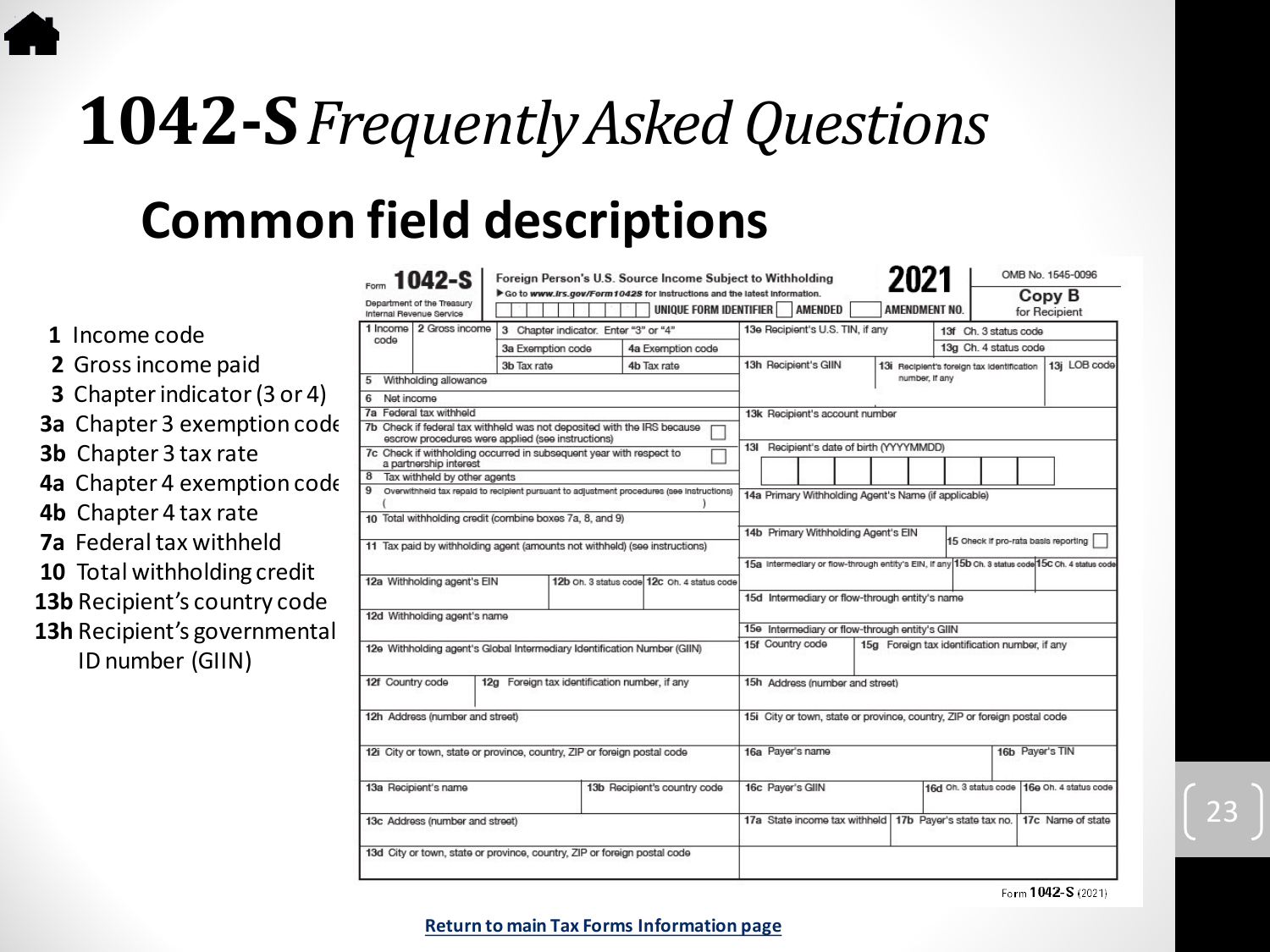# Tax Topics

<span id="page-23-0"></span>合

| Topic                                      | Page |
|--------------------------------------------|------|
| <b>Backup Withholding</b>                  | 25   |
| <b>Capital Losses</b>                      | 26   |
| Conversions & Recharacterizations          | 27   |
| <b>Coronavirus-Related Distributions</b>   | 28   |
| Dividends from U.S. Government Obligations | 29   |
| Dividends Received Deduction (DRD)         | 30   |
| <b>Excess Contributions</b>                | 31   |
| 1099-DIV Reallocations                     | 32   |
| <b>Gift Tax Exclusion</b>                  | 33   |
| <b>Qualified Charitable Distributions</b>  | 34   |
| Schedule K-1                               | 35   |
| <b>Tax Assistance</b>                      | 36   |
|                                            |      |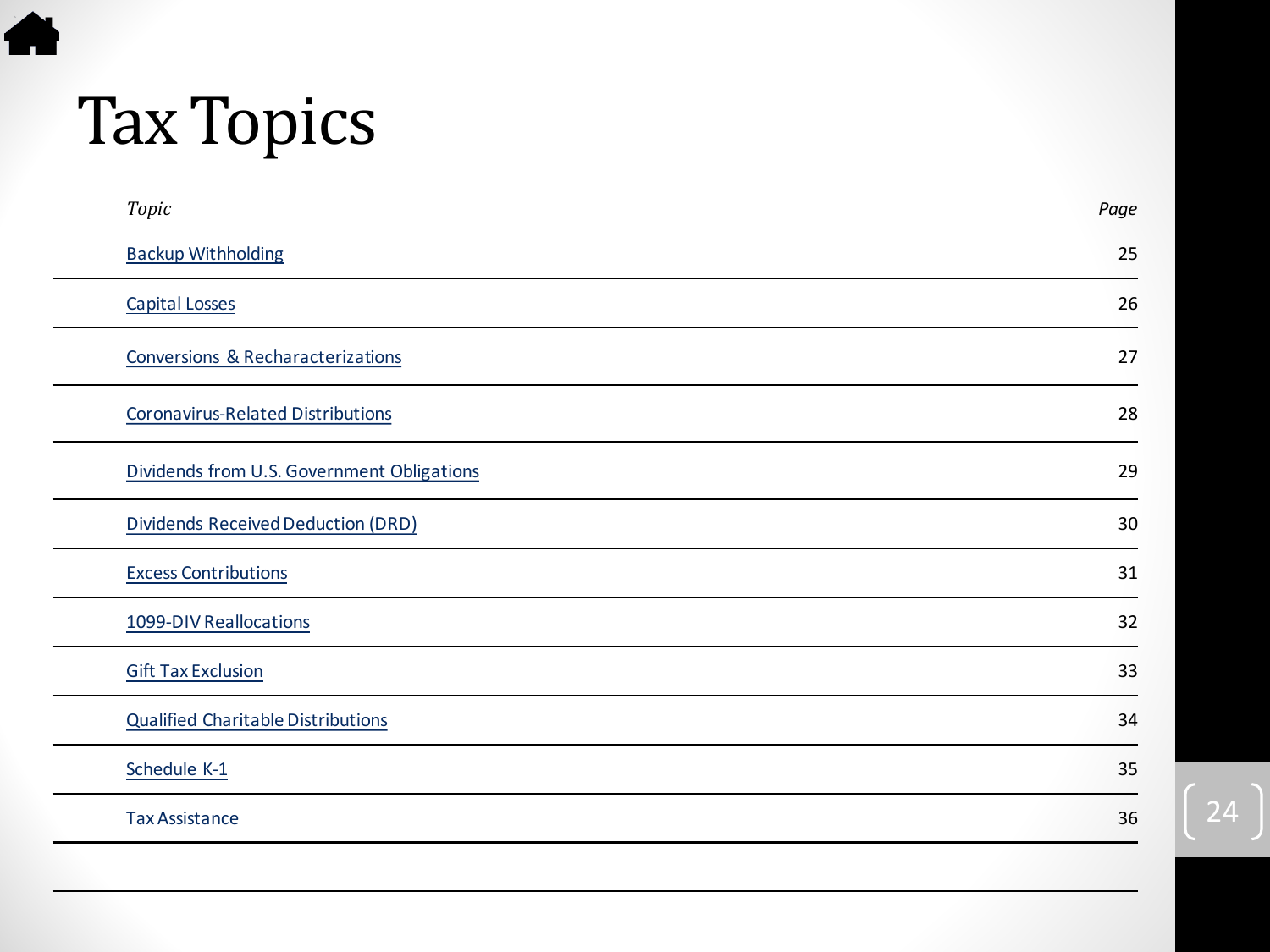# <span id="page-24-0"></span>Backup Withholding

Section 3406(b) of the Internal Revenue Code requires backup withholding to occur upon certain payments being made to a shareholder, including dividends, short-term and longterm capital gains, and redemptions/exchanges.

Generally, backup withholding applies on a taxable, non-retirement account if either a properly completed application or Form W-9 is not provided. Backup withholding may also be required when the IRS provides indication of a TIN/Name mismatch on your account, or due to your failure to pay federal taxes. See [IRS Publication 1281](https://www.irs.gov/pub/irs-pdf/p1281.pdf) for more information.

The backup withholding rate is generally equal to the fourth lowest rate of tax for an individual taxpayer. For 2021, a 24% rate applied.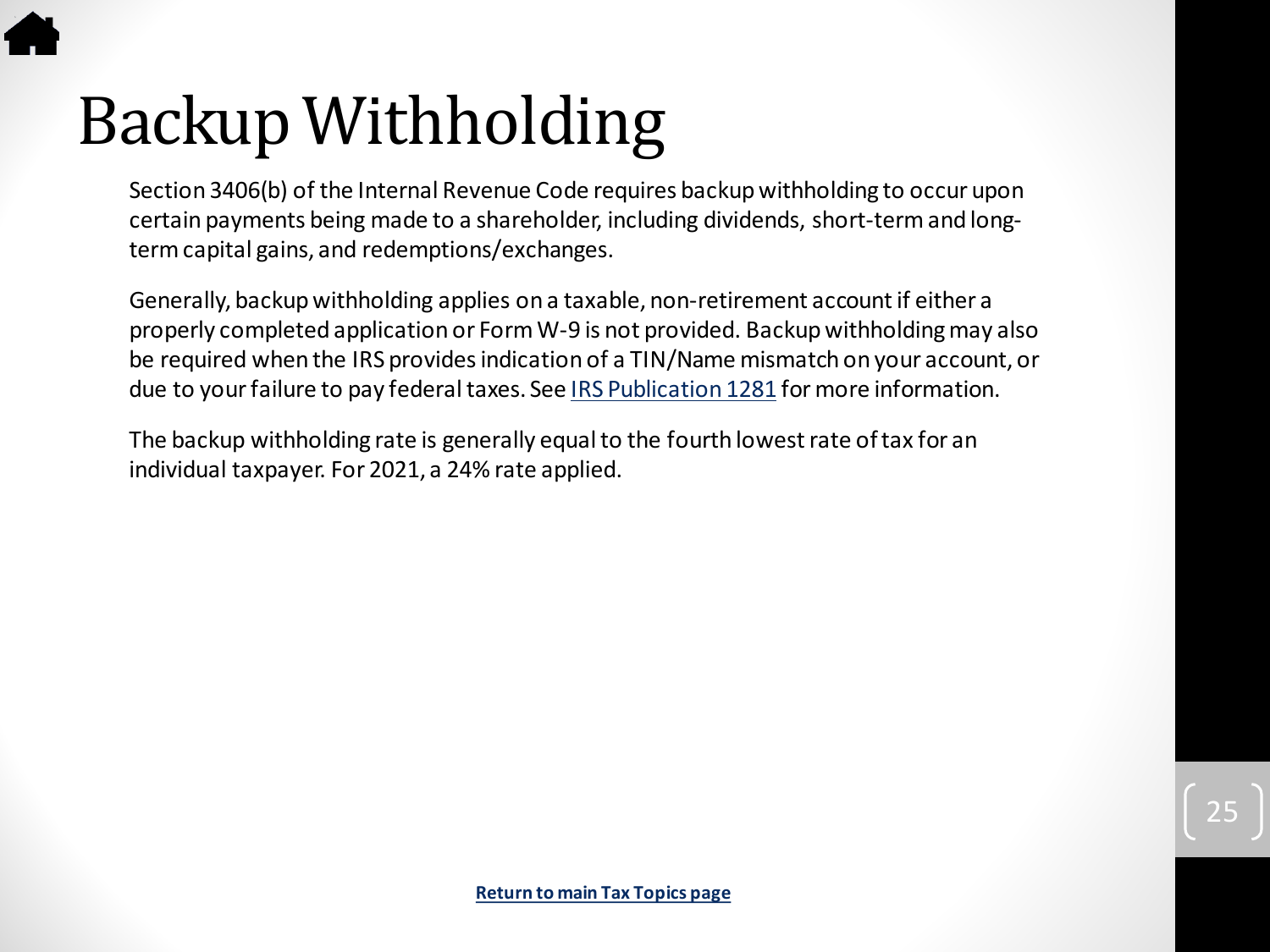# <span id="page-25-0"></span>Capital Losses

Taxpayers who redeemed shares at a capital loss during the year may be able to use those losses to offset other capital gains or, in some cases, ordinary income. The IRS has created several rules in order to discourage loss-oriented selling. Two of these rules, wash sales and long-term capital gain distributions, are detailed below.

#### Wash sales

If you purchase shares, including reinvested dividends or capital gains, within 30 days before or after you redeemed shares of the same investment for a loss, the redemption will be considered a "wash sale" and some or all of your capital loss will be deferred. The amount of your deferred loss increases the cost basis of the shares purchased which created the wash sale. When those shares are subsequently sold the deferred loss is then allowed. Please consult your tax advisor for more information about wash sale rules.

#### Long-term capital gain distributions

Capital gain distributions are generally reported as long-term capital gain regardless of how long you owned shares. However, if you received a capital gain on shares owned for less than six months, and subsequently sold the shares at a loss, part or all of the loss on the sale of the shares that would normally be considered short-term, based on the holding period, may be recharacterized as long-term instead. The amount of the loss equal to or less than the capital gain distribution is the amount which will be recharacterized as long-term. The amount of the loss greater than the capital gain distribution remains short-term.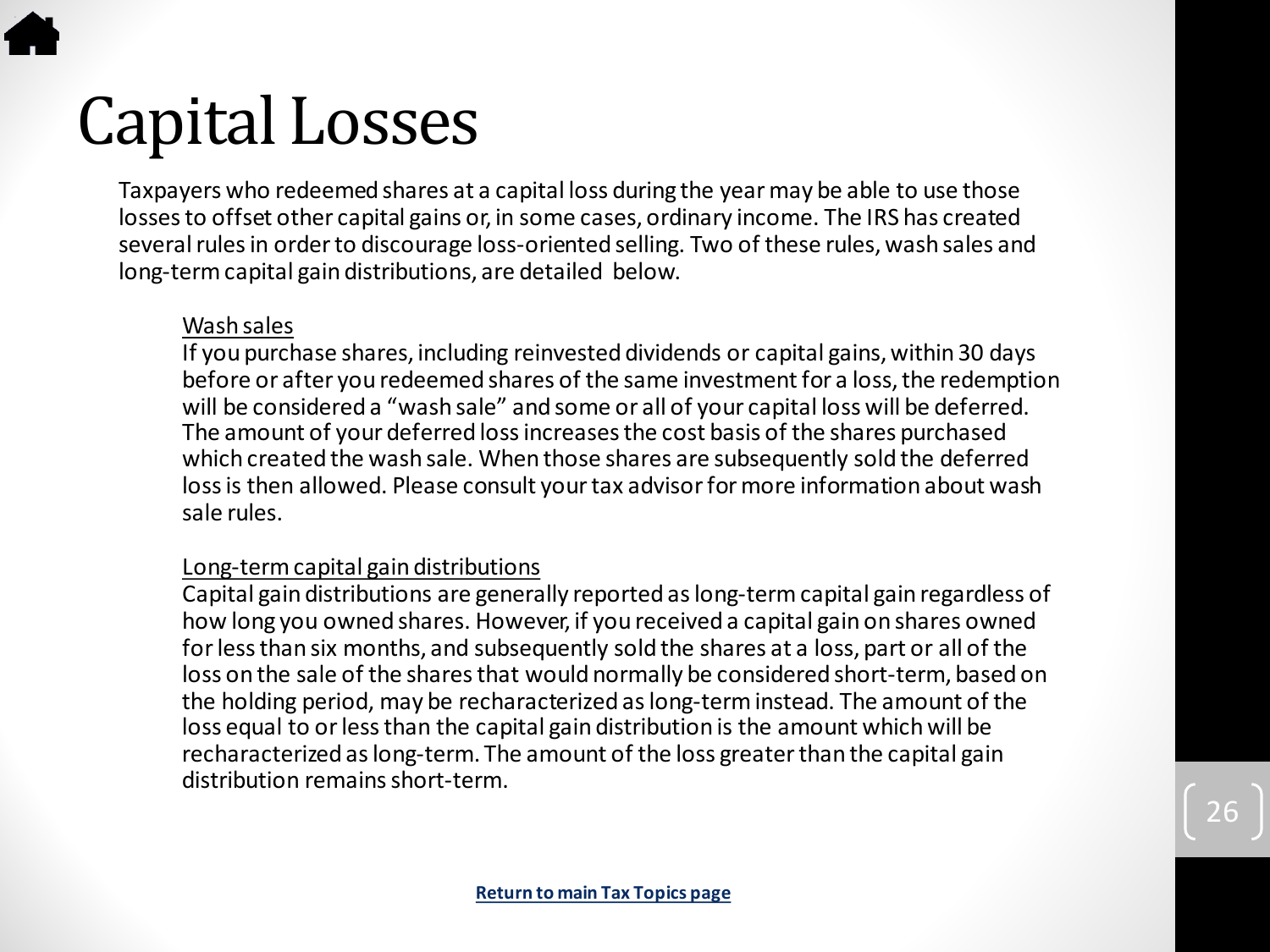### <span id="page-26-0"></span>Conversions & Recharacterizations

#### **Conversion**

A conversion occurs when you move assets directly from a Traditional, SEP, or SIMPLE IRA into a Roth IRA. Conversions are reported on Forms 1099-R and 5498 based upon the calendar year in which they occur.

#### **Recharacterization of a contribution**

Recharacterization of a contribution occurs when the type of contribution is changed from one type (Traditional or Roth) to the other type, prior to the individual's income tax return due date (including extensions).

Regarding a Recharacterization of a Conversion: Section 13611 of the Tax Cuts and Jobs Act eliminated the ability, under Code section 408A(d)(6), to recharacterize a conversion to a Roth IRA, effective for taxable years beginning 2018. For Roth conversions that occurred in 2017, taxpayers had until the 2017 tax return deadline of October 15, 2018 to undo the conversion.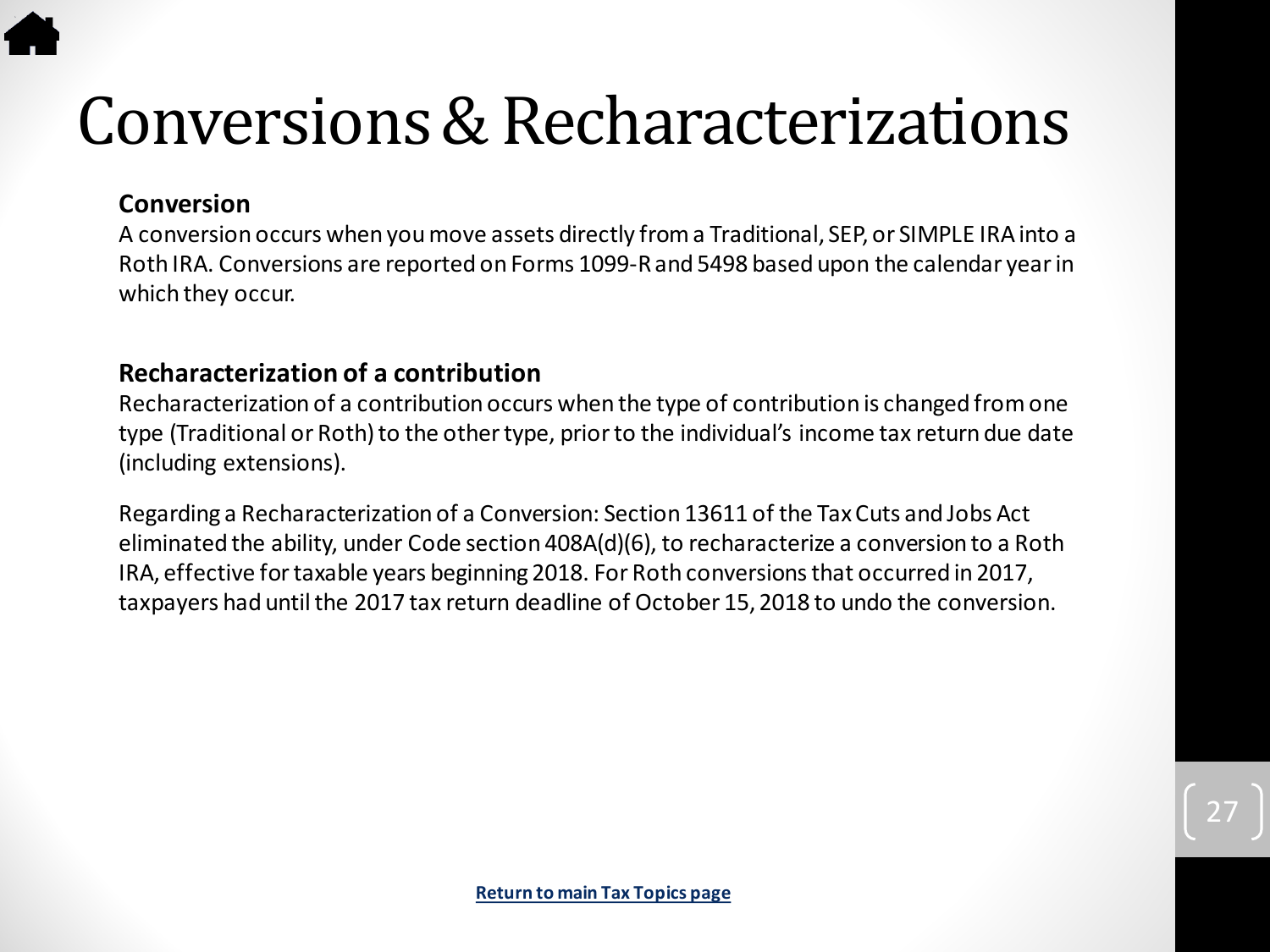# <span id="page-27-0"></span>Coronavirus-Related Distributions

Section 2202(a)(4)(A) of the CARES Act defines a coronavirus-related distribution as an authorized distribution made to a qualified individual from an eligible retirement plan made on or after January 1, 202**0**, and before December 31, 202**0**. Section 2202(a)(2) of the CARES Act limits the aggregate distribution amount, eligible for treatment as coronavirus-related distributions, to no greater than \$100,000.

Furthermore, Section 2202(a)(4)(A)(ii) of the CARES Act contains parameters for individuals to qualify for such distributions. The Treasury Department and the IRS may issue guidance expanding the list of factors available to determine who may be designated as a qualified individual.

A coronavirus-related distribution is permitted to be included in income ratably over 3 years. You may generally repay all or part of the amount of a coronavirus-related distribution to an eligible retirement plan, provided that you complete the repayment within three years after the date that the distribution was originally received. Qualified individuals will use Form 8915-E to report both any recontributions made during the taxable year and to determine the amount of a coronavirusrelated distribution subject to inclusion as income for the taxable year.

See [IRS Notice 2020-50](https://www.irs.gov/pub/irs-drop/n-20-50.pdf) for more information regarding coronavirus-related distributions and repayments.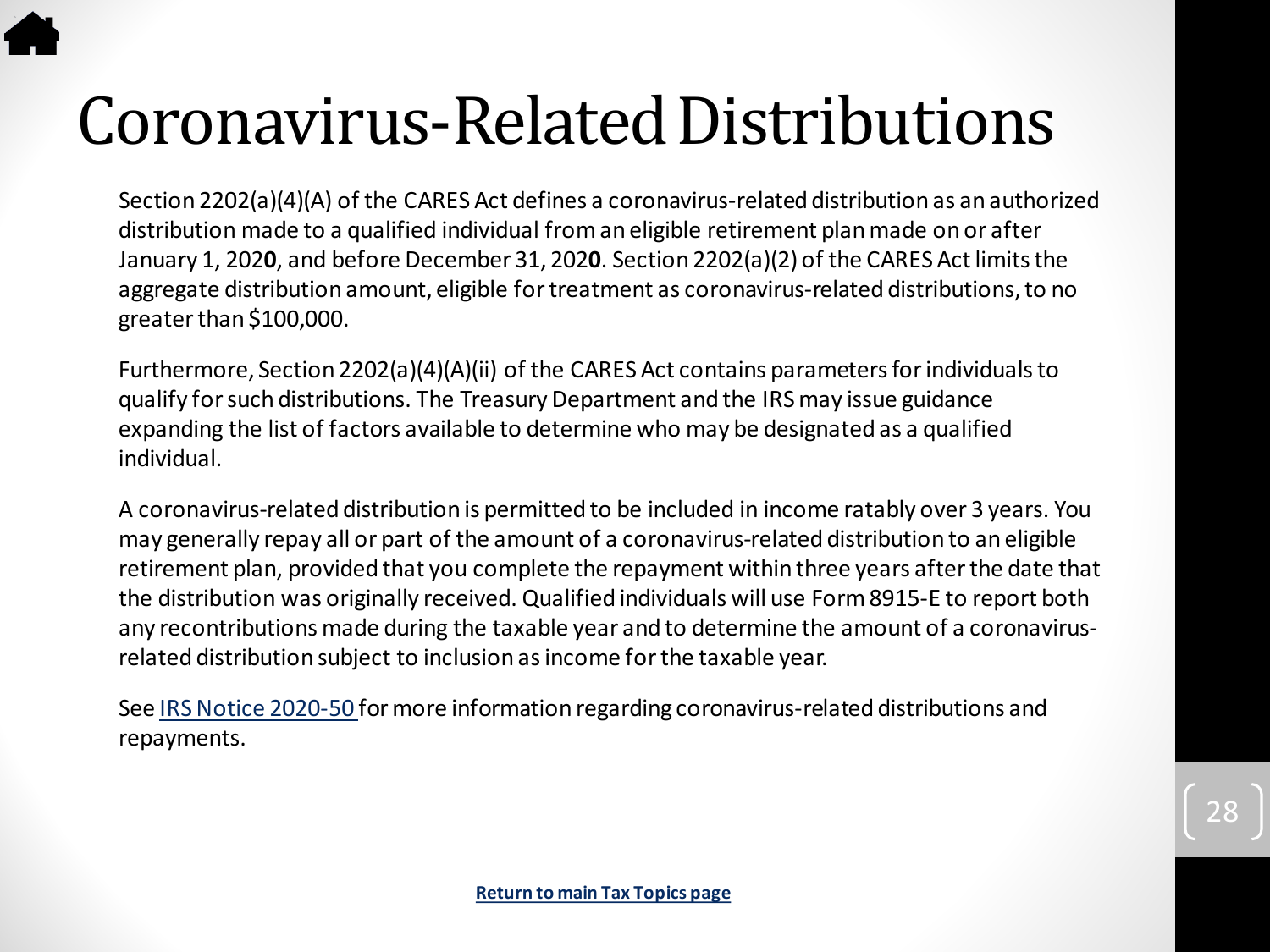# <span id="page-28-0"></span>Dividends from U.S. Government **Obligations**

Some states do not tax their residents on Fund income that is earned directly from U.S. Government obligations. Short-term capital gain distributions, although treated as ordinary income, are generally not eligible for state tax-exemption. A statement indicating the percentage of income earned that was attributable directly to U.S. Government obligations may be included when you receive a Form 1099-DIV.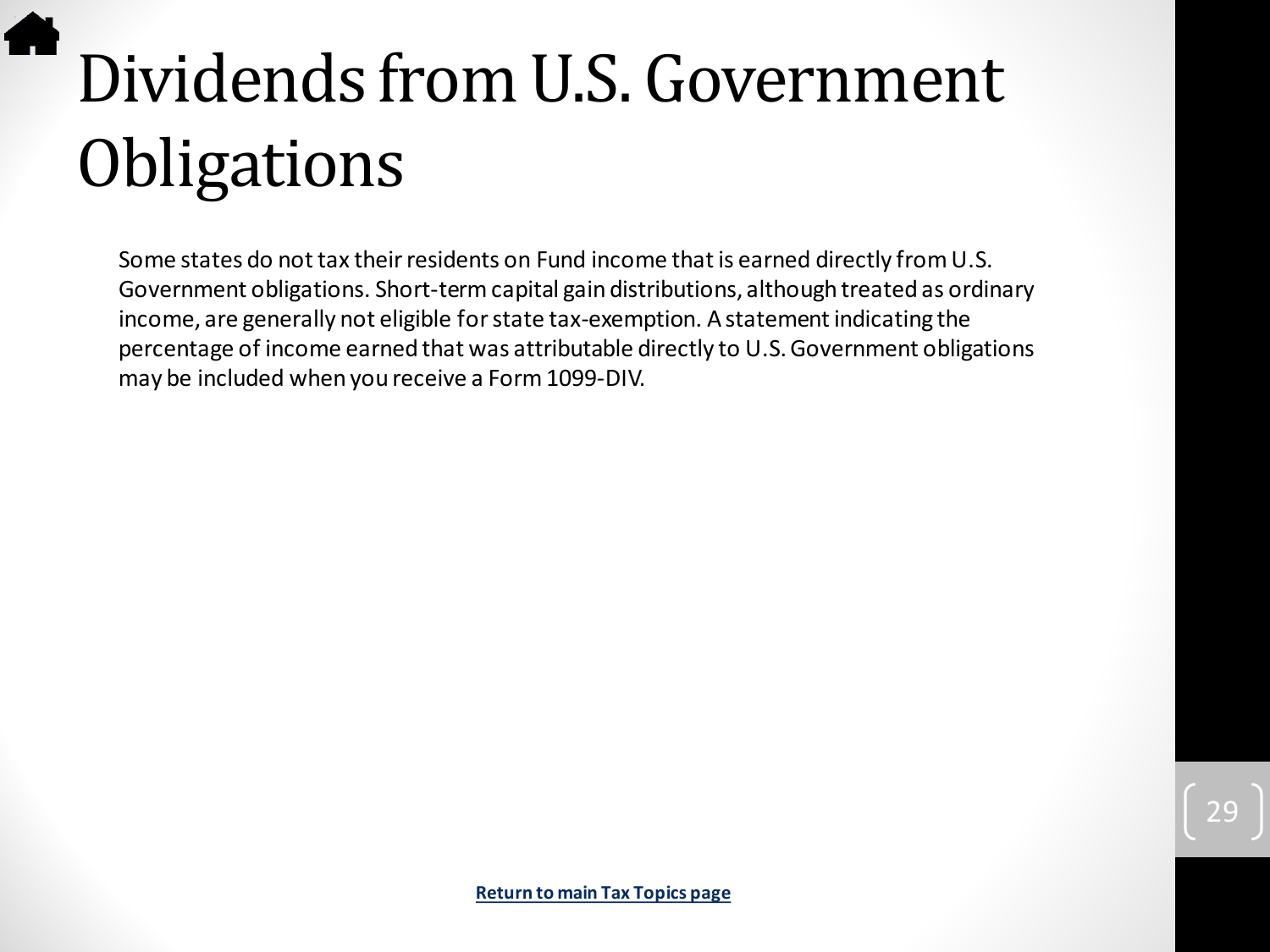# <span id="page-29-0"></span>Dividends Received Deduction (DRD)

A dividend received by a corporation due to stock ownership in another corporation is included in its gross income. At year-end, that income is taxed to the corporation. When the income is paid out to shareholders in the form of a dividend, it is again taxed to the shareholder. When the dividend payment is made to a corporate shareholder and the distributee corporation subsequently pays these earnings out to its shareholders, triple taxation of the earnings can result. To help relieve this triple taxation, corporations are allowed a Dividends Received Deduction (DRD) for the dividends received from other domestic corporations and from certain foreign corporations.

A Regulated Investment Company (mutual fund) is not entitled to the DRD when computing its taxable income. Instead, because of a mutual fund's conduit treatment, corporate shareholders are generally entitled to the DRD with respect to the qualified ordinary income dividends passed through by the mutual fund. It should be noted that capital gain distributions do not qualify for the DRD, as these distributions are treated as long-term capital gains by the shareholders. DRD designation must be made within 60 days of fiscal year end, therefore the DRD is generally included as a footnote in the mutual fund's financial statements.

See [Publication 542](https://www.irs.gov/pub/irs-pdf/p542.pdf) for more information regarding a DRD.

30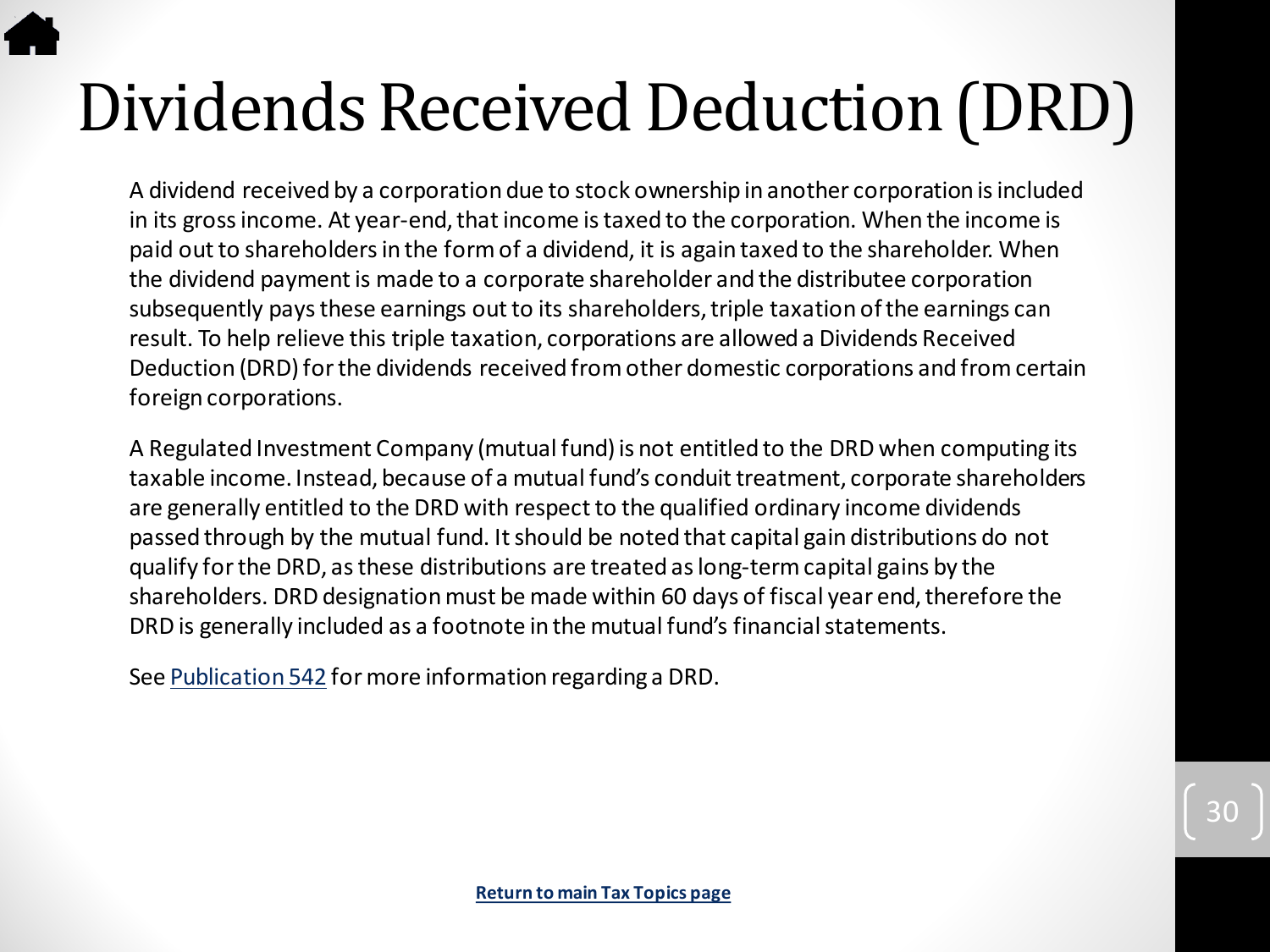# <span id="page-30-0"></span>Excess Contributions

#### **IRA**

You will receive Form 5498, detailing the total amount of your contributions. If the excess contribution is removed, you will receive Form 1099-R detailing the amount of the excess contribution that was removed, including any earnings. Please consult IRS [Publication 590-A](https://www.irs.gov/pub/irs-pdf/p590a.pdf)for more information regarding IRS penalties associated with excess contributions.

#### **Coverdell Education Savings Account (CESA)**

For CESAs, you will receive Form 5498-ESA, detailing the total amount of your contributions. If the excess contribution is removed, you will receive Form 1099-Q detailing the amount of the excess contribution that was removed, including any earnings. See [Publication 970](https://www.irs.gov/pub/irs-pdf/p970.pdf) for more information regarding IRS penalties associated with excess contributions.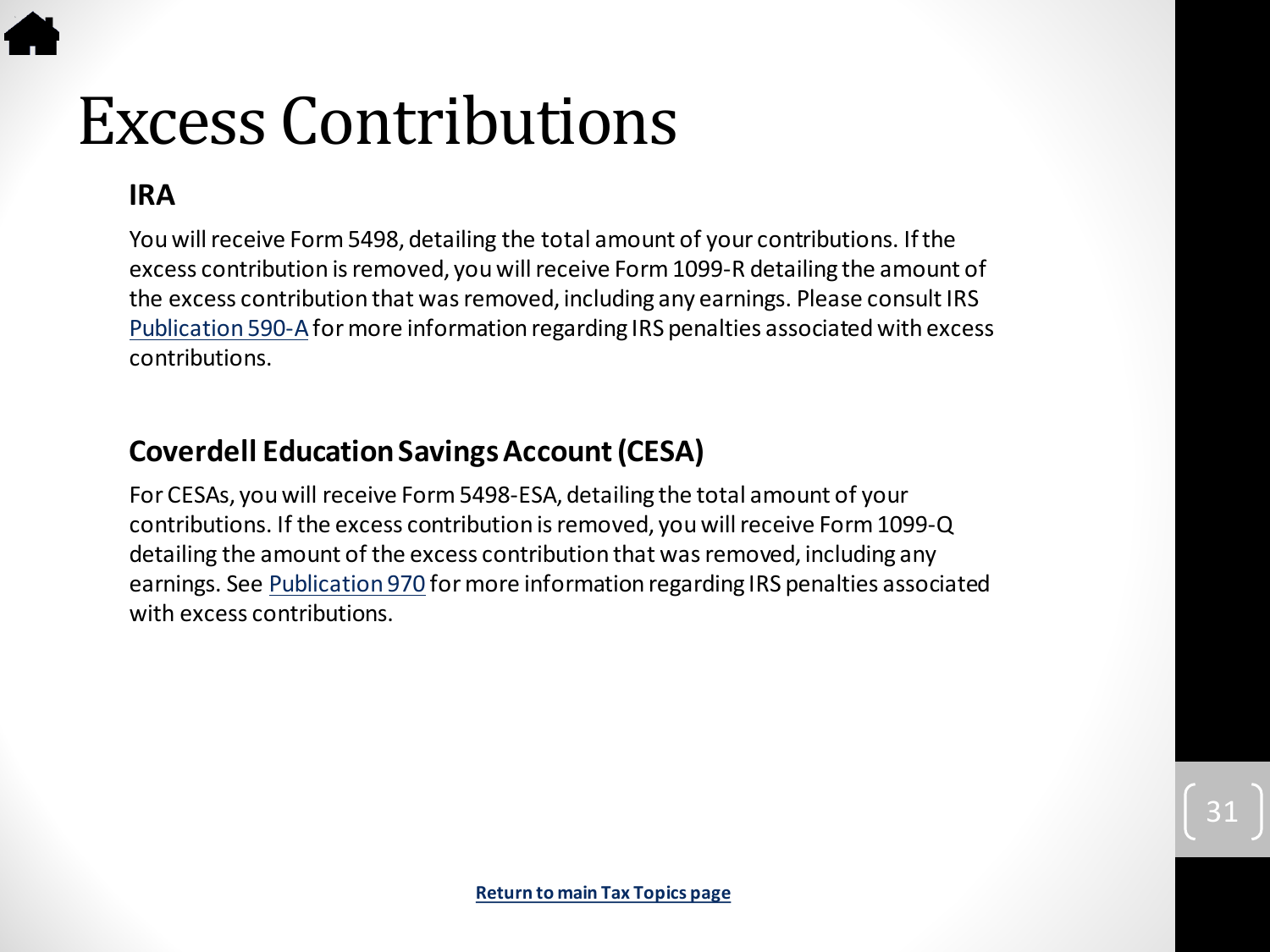# 1099-DIV Reallocations

#### **Foreign Tax Credit**

To avoid double taxation, foreign sourced income already taxed by a foreign country may be passed through to your account as a foreign tax credit. If applicable, Box 7 of Form 1099-DIV will report the foreign tax credit amount, while Box 1a will be increased by that same amount as shown in Box 7. See [IRS Publication 514](https://www.irs.gov/pub/irs-pdf/p514.pdf) for more information

#### **Return of Capital**

A portion of a Fund's distribution may be designated as a return of capital. Such a designation removes the return of capital amount from being considered income. The basis in your account is decreased by the return of capital amount. If applicable, Box 3 of Form 1099-DIV will contain the return of capital amount.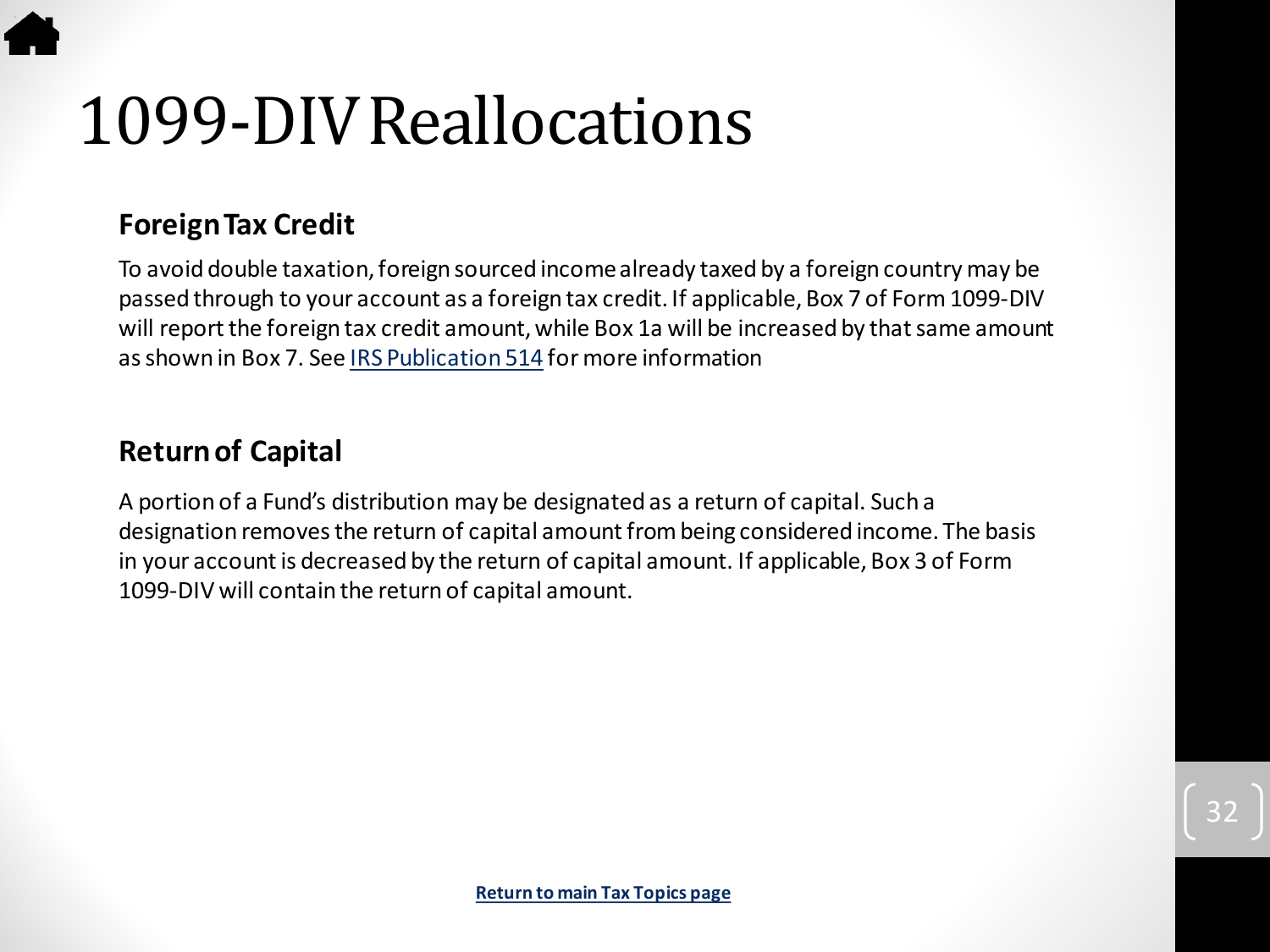<span id="page-32-0"></span>

Gift tax is a tax on the transfer of property from an individual to another while receiving nothing, or less than full value, in return. The tax applies whether the donor intends the transfer to be a gift or not. For 2021 a gift of up to \$15,000 per donee per calendar year can be given without paying a gift tax. For example, a gift of \$16,000 to a donee requires that tax is only paid on the difference of \$1,000 for the 2021 tax year. See [Publication 559](https://www.irs.gov/pub/irs-pdf/p559.pdf) for more information.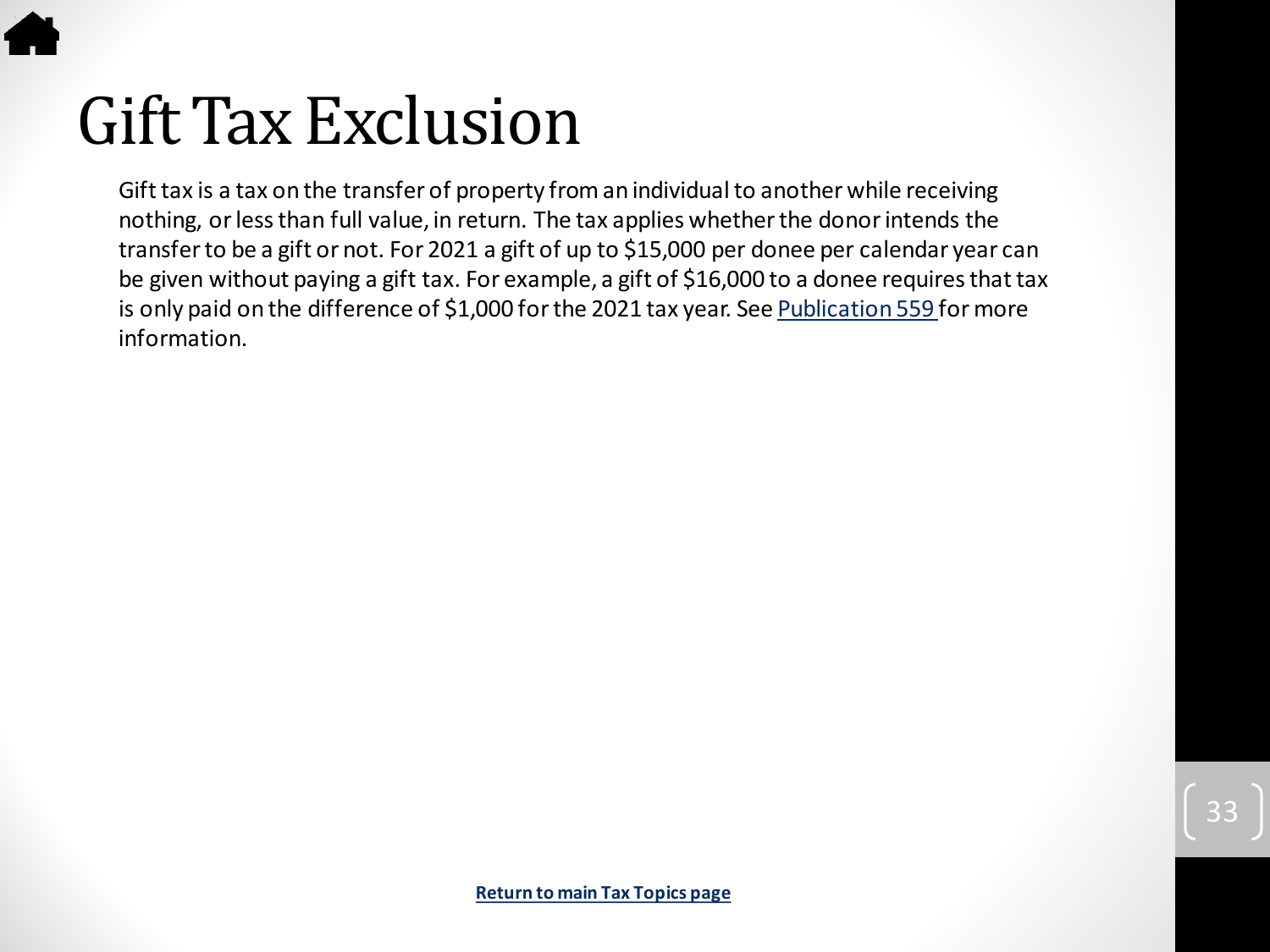# <span id="page-33-0"></span>Qualified Charitable Distributions

The Pension Protection Act provision allowing an income exclusion, of up to \$100,000 for qualified charitable distributions from IRAs paid directly to certain charitable organizations after the IRA owner reached RMD age, was extended through December 31, 2014. Distributions from a SEP or SIMPLE IRA do not qualify for this type of designation. The PATH Act of 2015 permanently extended this provision for 2015 and future tax years. See [IRS Publication 526](https://www.irs.gov/pub/irs-pdf/p526.pdf) for more information.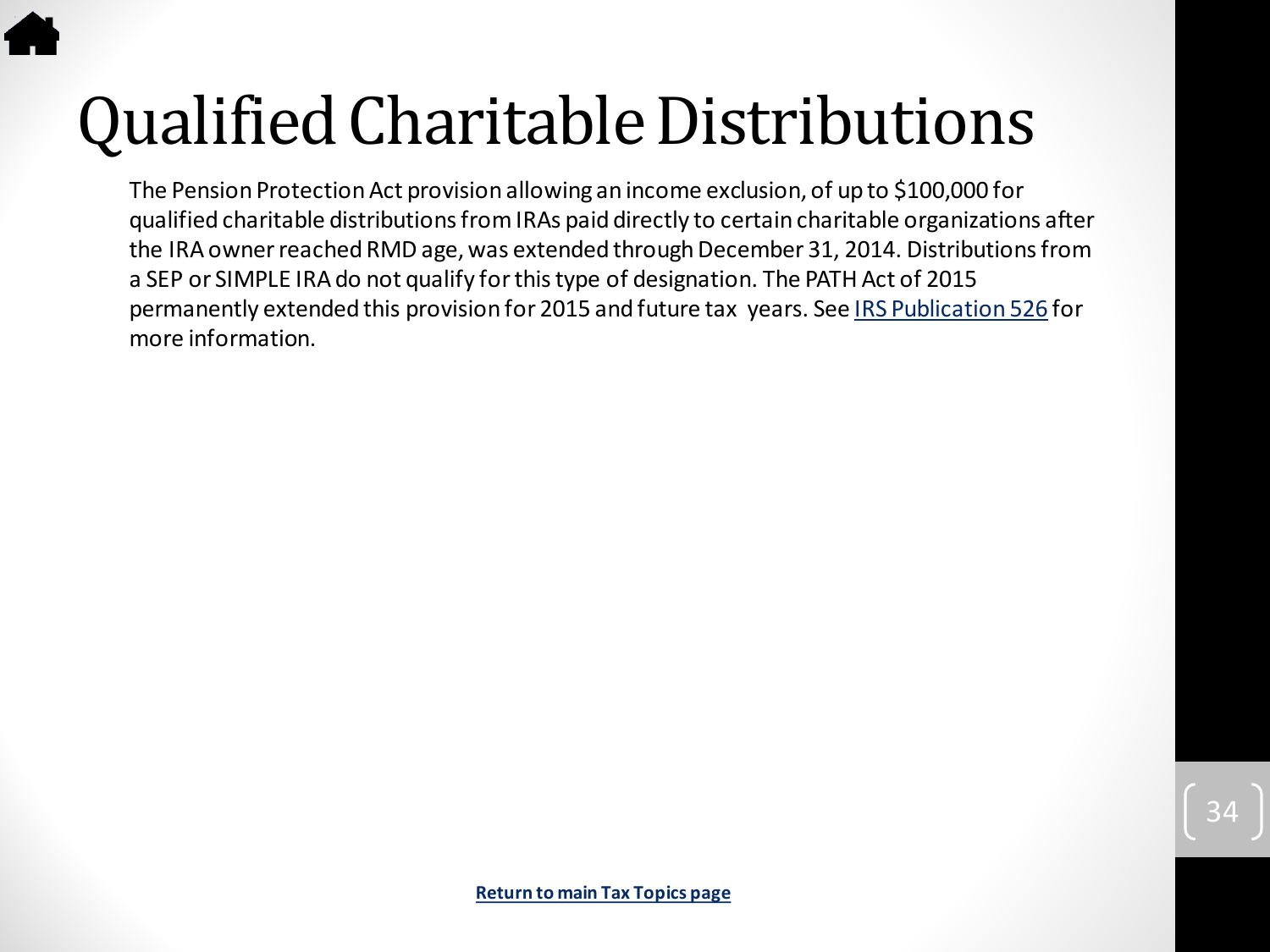

A partnership that invests in a mutual fund is eligible to receive Forms 1099-B and 1099-DIV. The partnership is then required to provide Schedule K-1 to each underlying partner, reporting each partner's share of the partnership's income. The partnership is additionally required to file a copy of Schedule K-1 with the IRS. Schedule K-1 inquiries should be forwarded directly to the partnership.